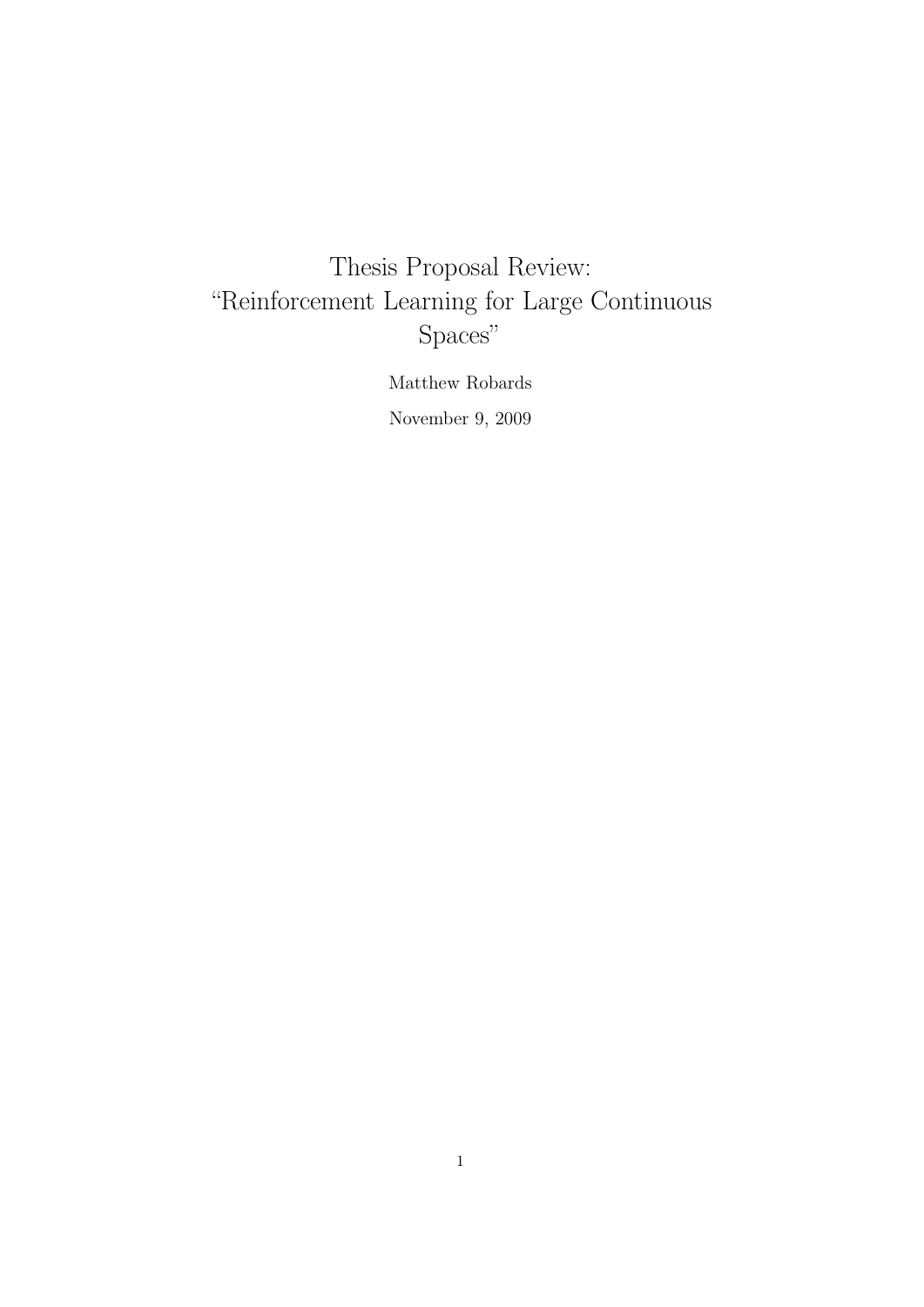## Contents

| 1        | Introduction                                                                                                                                                                                                                                                                                                                                                                                                           | 4                                                  |
|----------|------------------------------------------------------------------------------------------------------------------------------------------------------------------------------------------------------------------------------------------------------------------------------------------------------------------------------------------------------------------------------------------------------------------------|----------------------------------------------------|
| L.       | The Old Testament                                                                                                                                                                                                                                                                                                                                                                                                      | 5                                                  |
| $\bf{2}$ | $k$ -Armed Bandit<br>2.1<br>2.2<br>Action Seletction And Exploration                                                                                                                                                                                                                                                                                                                                                   | 5<br>6<br>7                                        |
| 3        | <b>Reinforcement Learning</b><br>3.1<br>The Reinforcement Learning Model<br>3.2<br>3.3                                                                                                                                                                                                                                                                                                                                 | 8<br>8<br>10<br>11                                 |
| 4        | "Traditional" Model Based Reinforcement Learning Algorithms 12<br>4.1<br>4.2<br>4.3<br>4.4                                                                                                                                                                                                                                                                                                                             | 12<br>12<br>12<br>13                               |
| 5        | "Traditional" Model Free Reinforcement Learning Algorithms<br>Monte-Carlo Reinforcement Learning<br>$5.1\,$<br>5.1.1<br>5.1.2<br>Temporal Difference Reinforcement Learning<br>5.2<br>5.2.1<br>$SARSA - On-Policy TD Control \dots \dots \dots \dots \dots$<br>5.2.2<br>Q-Learning – Off-Policy TD Control $\ldots \ldots \ldots \ldots$<br>5.2.3<br>$TD(\lambda)$ – Interpolating Between TD and Monte-Carlo<br>5.2.4 | 13<br>13<br>13<br>13<br>14<br>14<br>15<br>15<br>16 |
| 6        | Reinforcement Learning With Function Approximation<br>6.1                                                                                                                                                                                                                                                                                                                                                              | 16<br>17                                           |
| П        | The New Testament                                                                                                                                                                                                                                                                                                                                                                                                      | 19                                                 |
| 7        | <b>Approximating the Value Function</b><br>7.1<br>7.2                                                                                                                                                                                                                                                                                                                                                                  | 19<br>19<br>21                                     |
| 8        | Approximating The Problem (MDP)                                                                                                                                                                                                                                                                                                                                                                                        | 23                                                 |
| 9        | Dealing Directly With Continuous Spaces<br>9.1<br>9.2<br>Exploring In Continuous State Spaces $\hfill\ldots\ldots\ldots\ldots\ldots\ldots\ldots\ldots$<br>9.3                                                                                                                                                                                                                                                          | 23<br>24<br>24<br>25                               |

## III Application Domains 27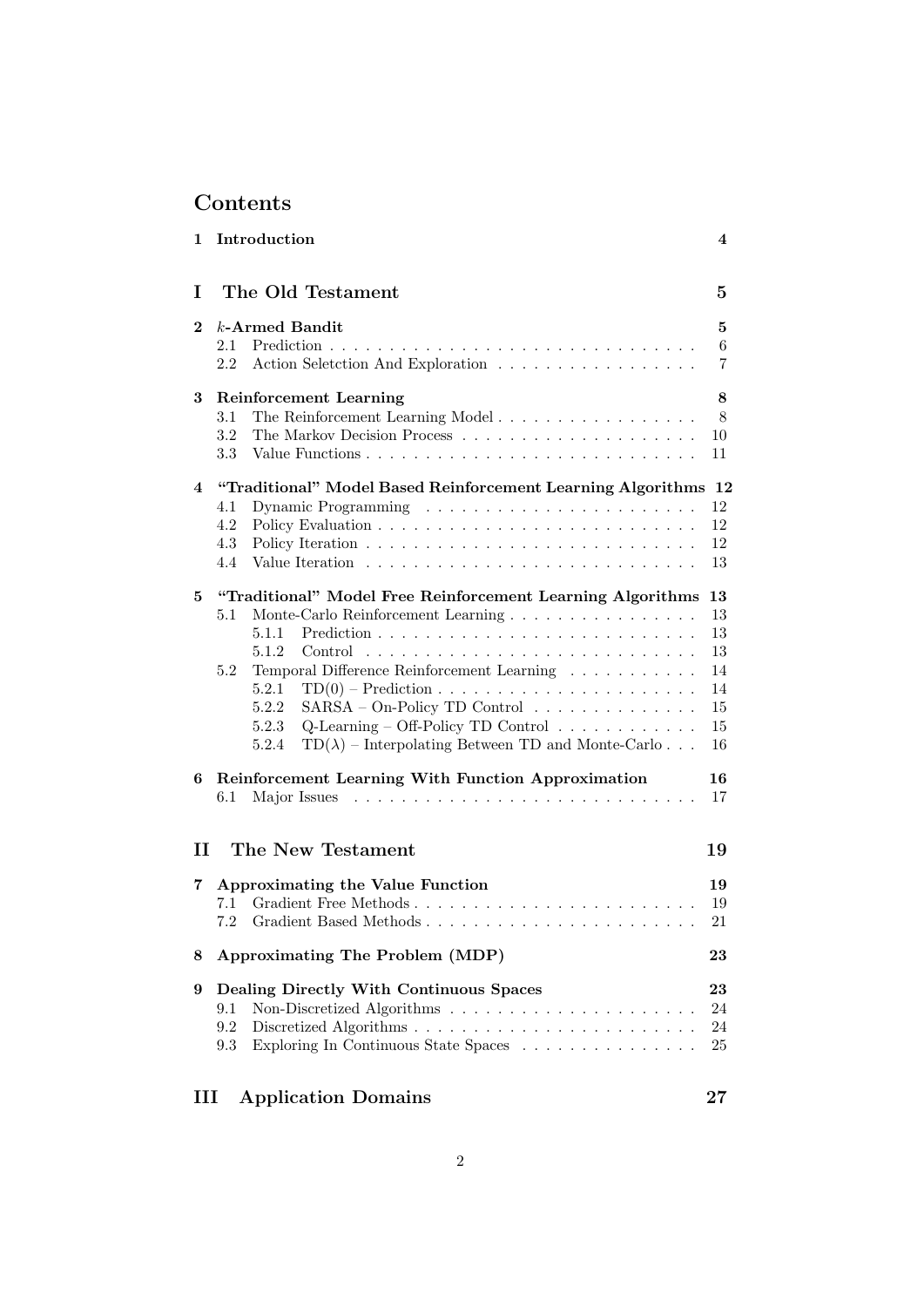| IV Where To From Here?          | 29 |
|---------------------------------|----|
| 10 Motivation and Contributions | 29 |
| 11 Proposed Progress            | 31 |
| A Notation                      | 32 |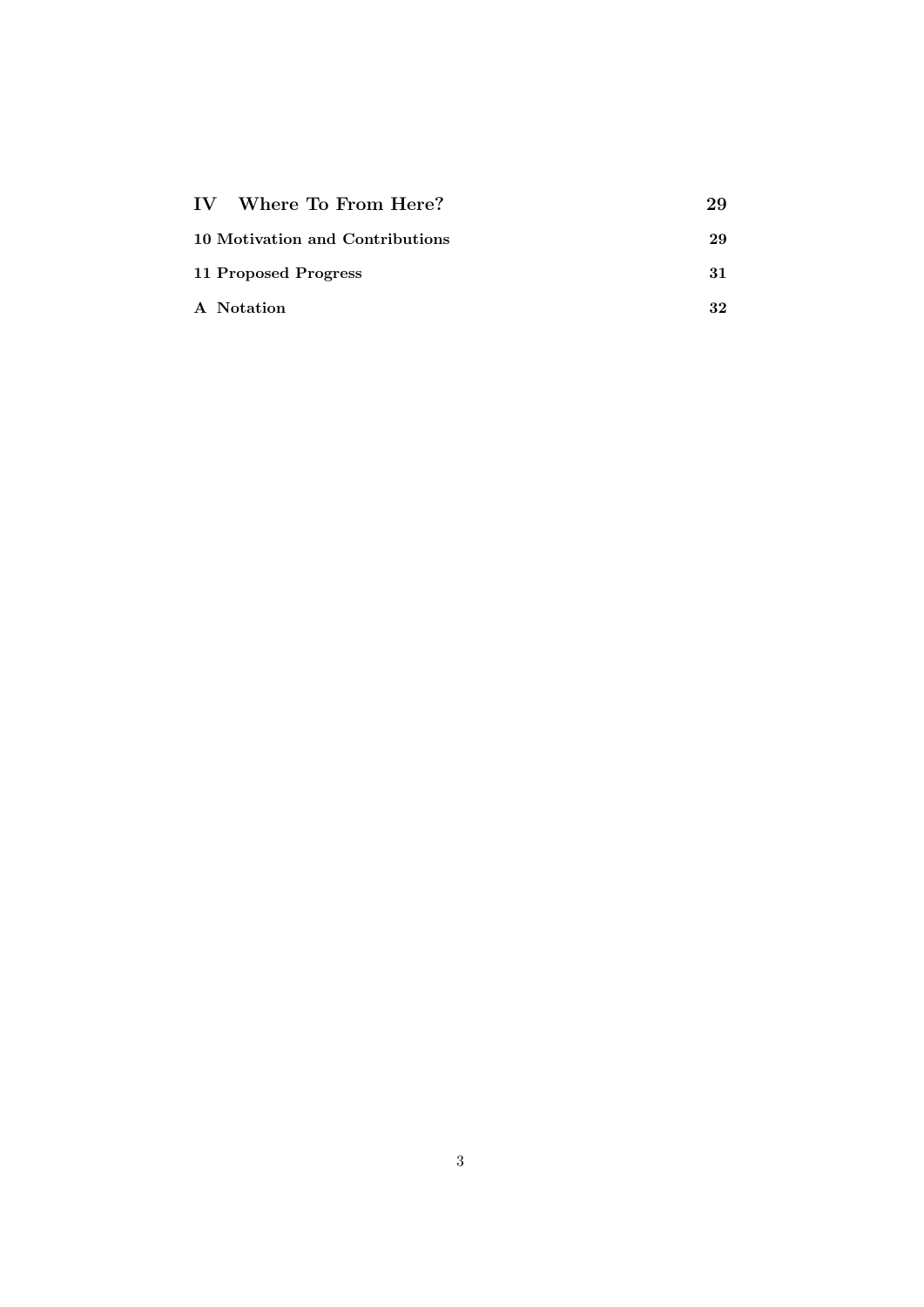## 1 Introduction

This project looks at scalability issues in reinforcement learning (RL) in large state and action spaces. This is motivated by the inability of RL to handle such large spaces in real world applications, and in particular, interactive game AI (which I later claim to be the perfect real world RL test bed). In particular it will look at reinforcement learning in *continuous* state/action spaces.

In the literature review I introduce what I consider "traditional" reinforcement learning algorithms. That is, those algorithms discussed in Sutton and Barto [29] (considered here the "Bible of RL". I will introduce these methods in the coherent structure used in the afore-mentioned. Specifically I will firstly introduce the RL problem, and introduce each method firstly in the context of prediction (also known as policy evaluation, where an agent forms beliefs about its policy) and then introduce the notion of control (in which an agent selects a policy based on its beliefs).

I will then continue to discuss the more modern algorithms in the context of various distinguishing features. Specifically I distinguish between those methods which use function approximation, those which approximate the underlying process, and the ways in which they deal with continuous spaces.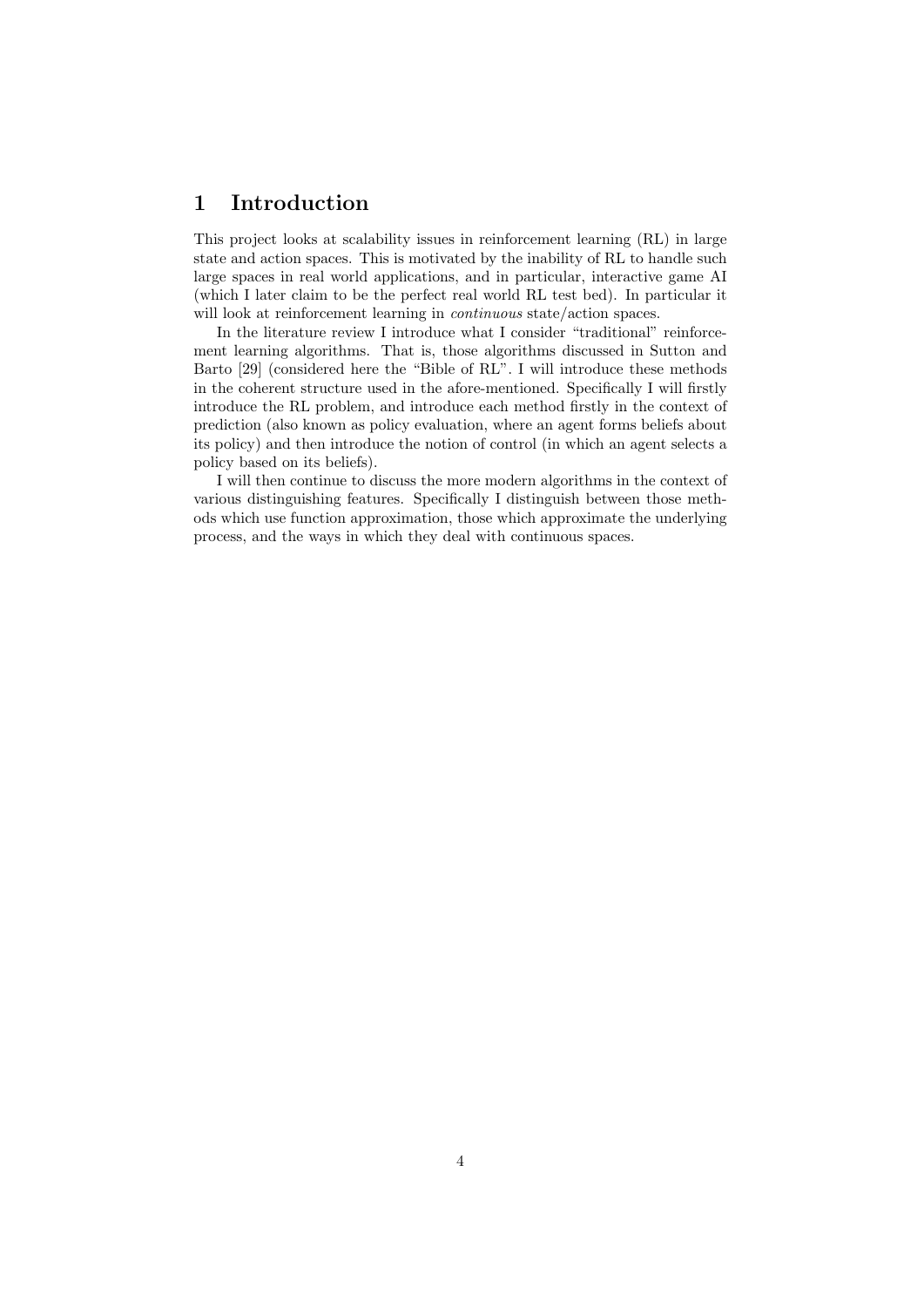# Part I The Old Testament

### 2  $k$ -Armed Bandit

The k-armed bandit problem considers the dilemma of choosing actions  $a_t \in \mathcal{A}$ , from a finite action space, at time  $t$  repeatedly in such a way that the total reward  $R_0 = \sum_{t=0}^{T} r(a_t)$  (using the notation that  $R_t = \sum_{i=t}^{T} r(a_t)$ ) (for  $r(a_t) =$  $r_t \in \mathbb{R}$  the immediate reward recieved for choosing action  $a_t$ ) is maximized. The more illustrative example of  $k$  slot machines is typically given [29]. That is, at time t the agent has the choice of pulling the arm on one of  $k$  slot machines, which either pay off  $r_t = 1$  or don't  $r_t = 0$ . Each slot machine pays a reward  $r_t \in \{0, 1\}$ , with each machine having a different payoff probability distribution. The aim for the agent is to, given a budget of T pulls, maximize the return  $R_T$  by discovering which arm pays off most frequently and selecting the corresponding action. Note here the distinction between reward  $r_t$  – the instantaneous reward – and return  $R_t$  – the total return after t discrete time steps.

The k-armed bandit was first introduced by Robbins in [25] through the question of random sampling from different populations. Formally, he asks "A problem of two populations" [25]: Given two populations  $A$  and  $B$ , with unknown cumulative distribution functions  $F(x)$  and  $G(x)$  respectively, and expectations  $\alpha$  and  $\beta$  respectively given by

$$
\alpha = \int_{-\infty}^{\infty} x dF(x) \tag{1}
$$

$$
\beta = \int_{-\infty}^{\infty} x dG(x) \tag{2}
$$

how can  $x_1, x_2, \ldots, x_n$  be sampled from A and B such that the expected value of the sum  $S_n = \sum_{i=1}^n x_i$  is maximized.

Robbins then puts forward the simple example of flipping two coins, each with (possibly different) unknown bias. If a coin comes up heads, a payoff of 1 is achieved, and 0 for tails. Hence A and B represent the coins, and  $\alpha$  and  $\beta$  represent the probabilities of tossing heads on the two coins respectively. He claims that the intuitive agent would sample with bias towards A or B once one of the distributions was perceived to pay better than the other.

Now let us define some terminology which will carry us through the entire study of reinforcement learning (RL). This nomenclature, which is now common amongst the RL community, will be borrowed from [29]. Firstly the estimated *value*  $Q(a_t)$  of an action  $a_t$  at time t refers to the agents current belief of the reward  $r_t$  which will be received if action  $a_t$  is followed. One estimate of the value of an action for the k-armed bandit problem is given by the expectation

$$
Q(a_t) = \mathbb{E}\{r_t\} = \frac{1}{n_t} \sum_{i=\{0,\dots,t\}:a_i = a_t} r_i
$$
 (3)

where  $n_t = \sum_{i=0}^t \delta_{a_t, a_i}$  is the number of times action  $a_t$  has been selected,  $\delta_{a,b}$ is the Kronecker delta indicator.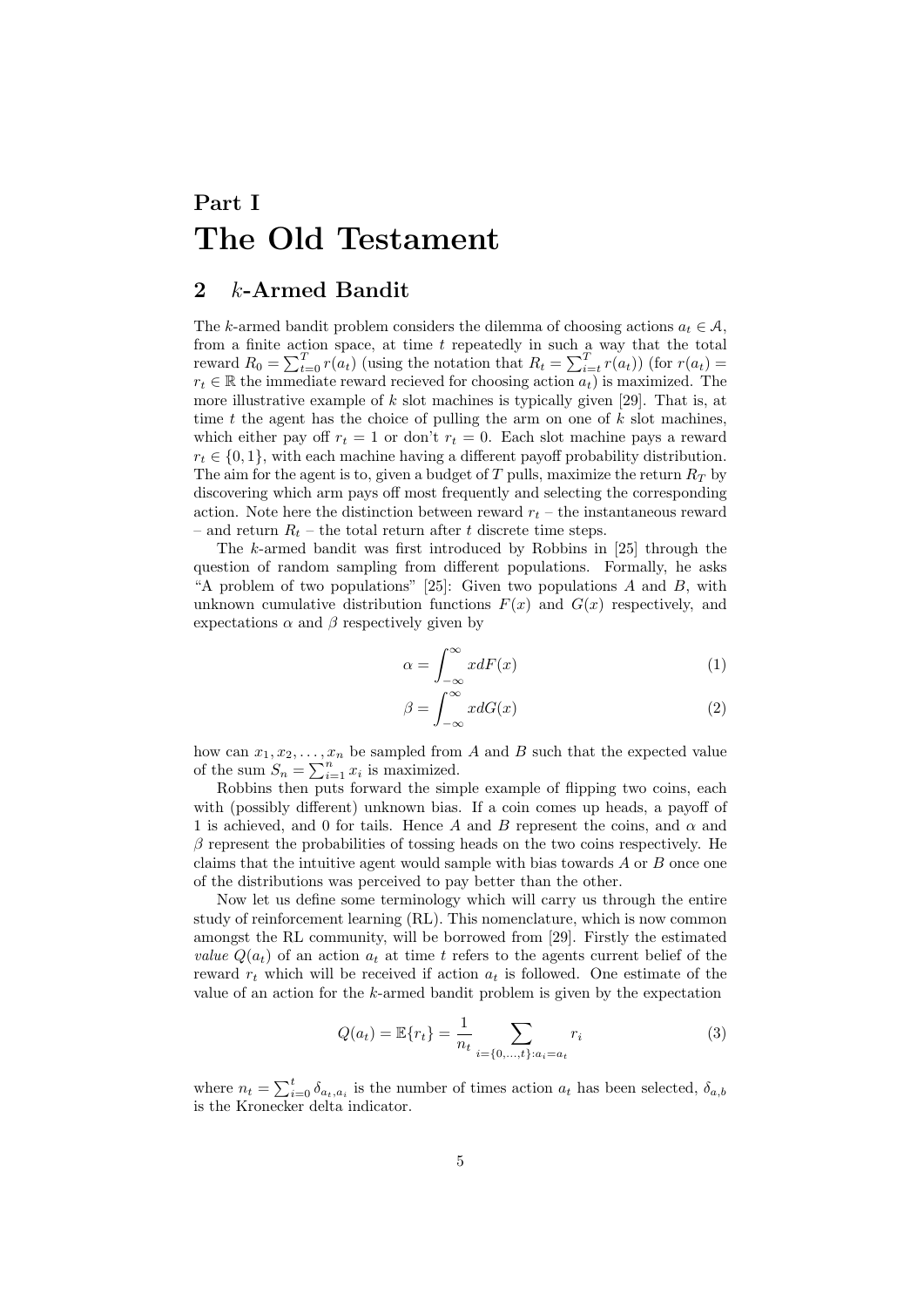Given a value estimate for each action, there is at least one action whose value will dominate. This is called the *greedy* action. More formally the greedy action, at time  $t$ , is given by

$$
a_t = \operatorname*{argmax}_a Q(a). \tag{4}
$$

This notion of greedy actions gives rise to one of the fundamental problems in the field of RL. This problem, known as *exploration vs. exploitation* regards the choice of exploitative greedy actions, or exploratory actions. That is, given value estimates the agent must ask "do I exploit the fact that I know this arm pays reasonably well, or do I explore in hope that I will find an arm that pays even better?" Robbins' agent who samples from the coins with bias toward the coin percieved to pay best must also consider that further trials from the "worse" coin may cause him to rethink his initial hypothesis. Although seemingly simple, this problem is very deep and widely studied. For example, given a budget of only T pulls it may waste valuable time to explore, however, it may also be found that a far better action can be taken than that which is currently considered optimal. As stated by [10], this problem asks the bigger question of "How do we devise an algorithm that will efficiently find the optimal value function?" For the 2-armed bandit, the approach of switching arms when the current one does not pay off performs better than random arm selection [25], however it is also known that this is not an optimal solution [11].

#### 2.1 Prediction

In RL, prediction refers to the problem of finding (action) values  $Q$  for actions a which best estimate the true action value  $Q^*(a)$ . That is, prediction attempts to "devise an algorithm that will efficiently find the optimal value function?" [10]. As previously stated, perhaps the simplest value estimate is given by the expectation in equation (3) (taken from [29]). More sophisticated value estimates will be used in later discussed algorithms, however for this simple problem only the average reward will be considered. The expected average reward can be written incrementally as in [29]:

$$
Q(a_{t+1}) = Q(a_t) + \frac{1}{t+1} (r_{t+1} - Q(a_t))
$$
\n(5)

This incremental approach gives the tools to perform two more sophisticated tasks. Firstly, one can create a weighted average by replacing  $\frac{1}{t+1}$  with a stepsize  $\alpha$ . The incremental update then reduces to

$$
Q(a_{t+1}) = Q(a_t) + \alpha (r_{t+1} - Q(a_t))
$$
\n(6)

$$
= (1 - \alpha)^t Q(a_0) + \sum_{i=0}^t \alpha (1 - \alpha)^{t - i} r_i.
$$
 (7)

Typically the incremental update in equation (6) is used in practice. (7) however shows that this is a weighted average since the weights all sum to 1:

$$
(1 - \alpha)^{t} + \sum_{i=1}^{t} \alpha (1 - \alpha)^{t-i} = 1, \forall t \in \mathbb{N}; t \ge 1.
$$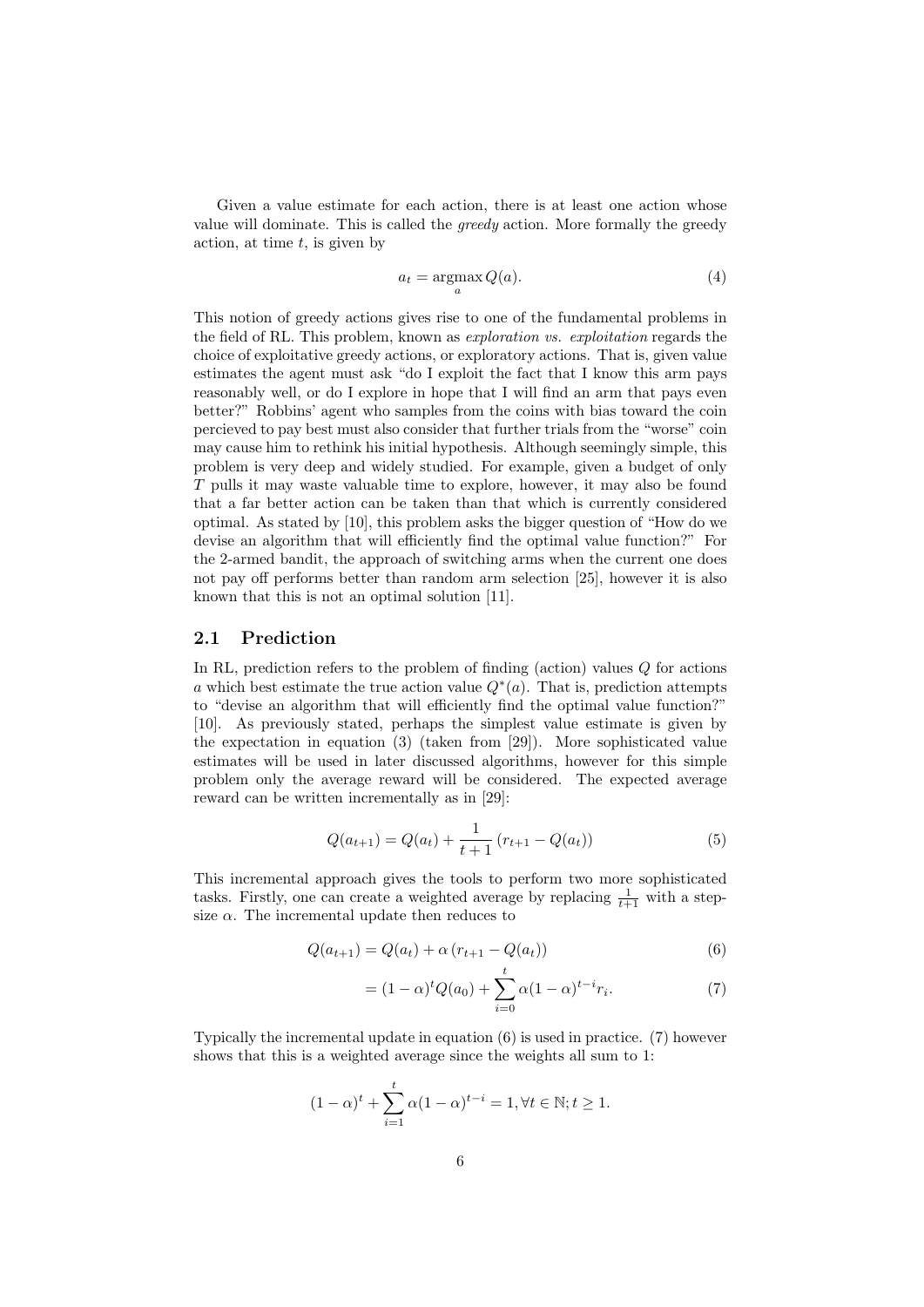This can easily be proven by induction [29]. Now the weight on rewards  $(\alpha(1 \alpha$ <sup>t-i</sup>) diminishes greatly for rewards recieved long in the past. This approach then is good for "Tracking a Nonstationary Problem" [29]. That is, if the reward distributions are changing for each bandit, this new incremental update is best since it places highest weight on most recent rewards. Therefore for a slowly changing distribution, the older action values are gradually forgotten.

Further, we can still guarantee convergence by enforcing the Robbins-Monroe conditions on  $\alpha$ :

$$
\sum_{t=1}^{\infty} \alpha_t(a) = \infty \tag{8}
$$

and,

$$
\sum_{t=1}^{\infty} \alpha_t^2(a) < \infty \tag{9}
$$

where  $\alpha_t(a)$  is the step size after the  $(t-1)$ th selection of action a.

The second useful trick which utilizes the incremental update is an exploration strategy called UCB. The problem of exploration versus exploitation is discussed in the next section.

### 2.2 Action Seletction And Exploration

The UCB exploration strategy for exploration has proven finite regret bounds on the k-armed bandit [2]. The algorithm simply plays an arm based on a function of the upper confidence bound on the mean estimate, which is calculated based on standard error measures using how frequently the arm has previously been played. That is, an arm which has rarely been played will likely have a higher standard error, and be preferred over one which has been played extensively and has a tighter standard error. This is similar to the optimistic initial values approach which initializes the values excessively. As the agent then gains experience, the action values corresponding to the most used actions will "become more exact, and therefore, lower" [31]. Those actions not yet used, however, will still have an excessive value and hence the agent will desire those more. These methods encourage the agent to initially choose actions uniformly. Optimistic initial values (or exploring starts [31]), presented in [29] has been proven to converge to the optimal in polynomial time given sufficiently high initial values [7]. Perhaps a more interesting problem is that of control. The control problem asks given our belief about the value of an action, how do we choose our next action? This may seem simple – choose the greedy action  $a_t = \text{argmax}_a Q(a)$  – however one must keep in mind the exploration vs. exploitation problem. That is, only taking the greedy action means 100%-0% exploitation-exploration. A straight forward alternative is  $\epsilon$ -greedy action selection [29] in which the greedy action  $a_t$  is chosen with probability  $1 - \epsilon$ , and with probability  $\epsilon$  a random action is taken. This control method proved to be quite useful in [29] on the so called 10-armed test bed. In this task 2000 random 10-armed bandit tasks were generated. Each task was run for 1000 episodes and the rewards for each action a were sampled from a gaussian distribution with mean  $Q^*(a)$  and variance 1. Figure (1) shows the results the authors obtained.

The authors further point out one shortcoming of  $\epsilon$ -greedy control is that there is no discrimination between exploratory moves. They further propose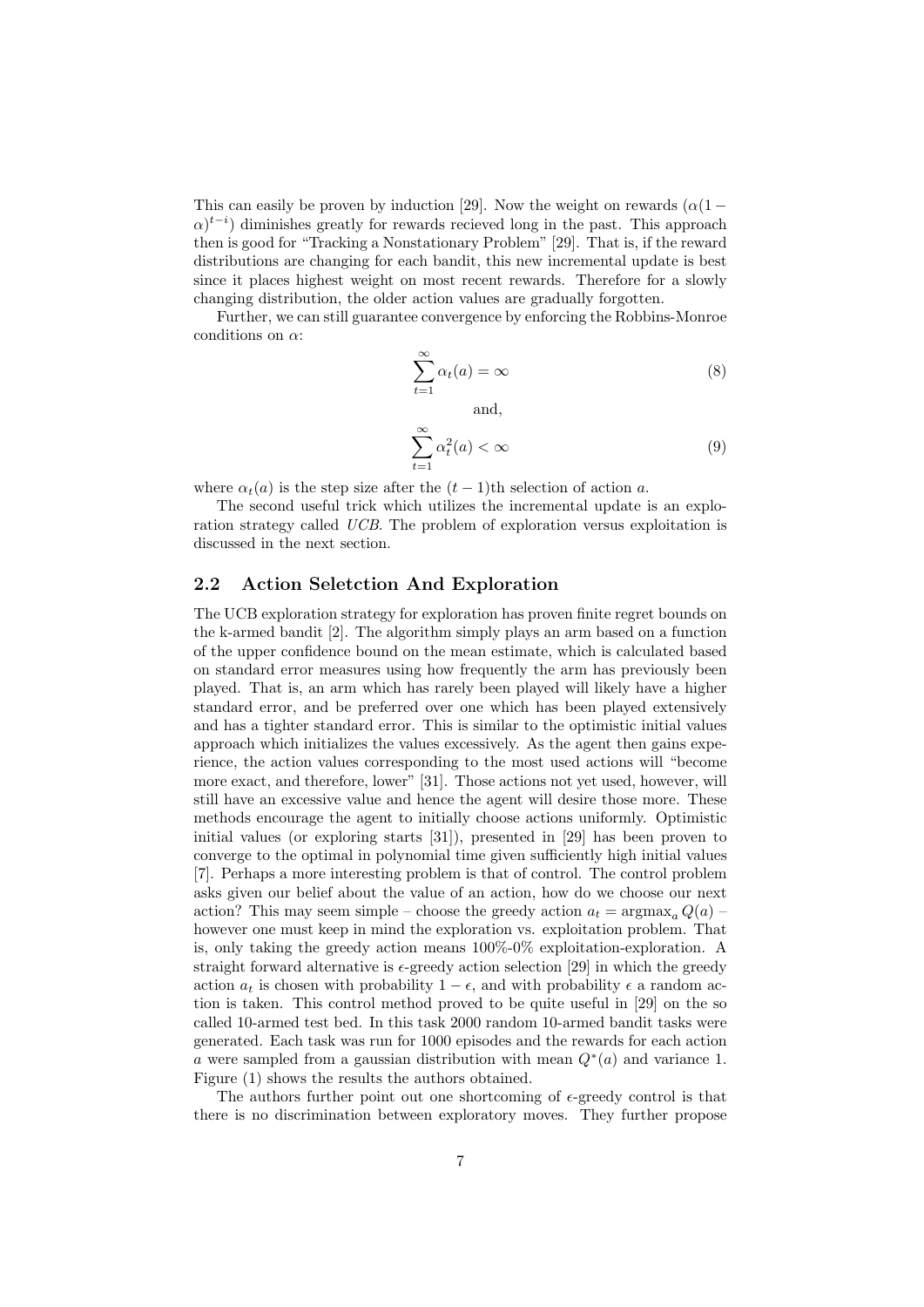

Figure 1: Performance of  $\epsilon$ -greedy action selection using average rewards in prediction on the 10-armed testbed. (From [29].)

softmax, or Boltzmann action selection. Here actions are sampled randomly according to the current estimate of their values. Action  $a$  is chosen at time  $t$ with probability

$$
P(a) = \frac{e^{Q_t(a)/\tau}}{\sum_{a'} e^{Q_t(a')/\tau}}
$$
(10)

where  $\tau$  is called the temperature. Now actions are selected randomly with probability based on the current belief about the actions.

### 3 Reinforcement Learning

#### 3.1 The Reinforcement Learning Model

In the previous section, the problem of the k-armed bandit was addressed in which the agent selects actions  $a \in \mathcal{A}$  in an attempt to maximize the total reward recieved  $R_0 = \sum_{t=0}^{T} r(a_t)$ . Now consider the bigger RL problem. This problem is a setup in which the agent at time t observes its state  $s_t \in \mathcal{S}$  in the environment, chooses its action  $a_t \in \mathcal{A}$  and receives a (possibly) stochastic reward  $r_t = R(s_t, a_t, s_{t+1})$  [10, 12, 29]. This constitutes the reinforcement learning model, in contrast to the bandit problem, in which the agent always remains in the same state. Traditionally the sets  $A$  an  $S$  are finite, however we will later consider the case of infinite state and action spaces with more modern algorithms.

Given this RL model, the agent attempts to behave optimally, where optimality can be defined by different objective criteria[12]. Common models for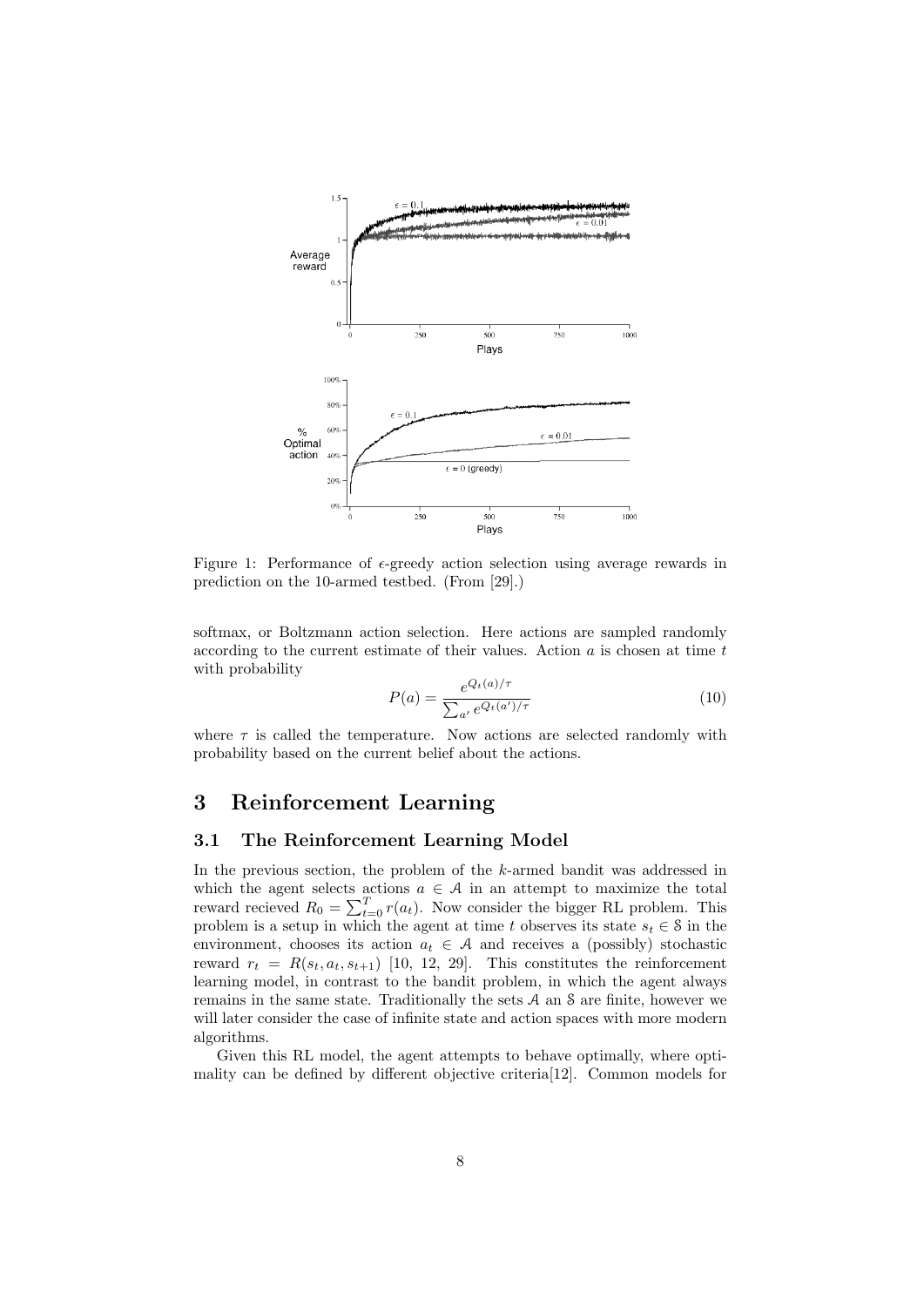optimal behavior, given in [12], include the finite horizon model

$$
R = \mathbb{E}\left(\sum_{t=0}^{h} r_t\right),\tag{11}
$$

the infinite horizon discounted model

$$
R = \mathbb{E}\left(\sum_{t=0}^{\infty} \gamma^t r_t\right), 0 \le \gamma < 1,\tag{12}
$$

and the long run average reward

$$
R = \lim_{h \to \infty} \mathbb{E}\left(\frac{1}{h} \sum_{t=0}^{h} r_t\right),\tag{13}
$$

where  $h$  is called the horizon. In the finite horizon model, the agent must maximize the expected reward over the next  $h$  steps without concern for what happens later than that [12].

The infinite horizon model in contrast considers all rewards into the future. Here the discount factor  $\gamma^t$  which the authors of [12] consider to be an interest rate (in that it diminishes the return over time), or probability of living another step, ensures that the expected return is bounded. This discount has the effect of making the agent regard very distant future rewards as less desirable than those which can be obtained in the near future. This optimality model has been very widely studied [12], and is the basis for many current state of the art algorithms. Note that a discounted MDP can be transformed to an undiscounted one by simply taking the "probability of termination"  $\gamma$  into account in the state transition function.

The long run average reward model can be seen as the limiting case of the infinite discounted model as  $\gamma \rightarrow 1$  [12]. This model has the drawback, however, that there is no distinguishing between solutions which obtain rewards early in the simulation or later. That is, assuming a reward is achieved, there is no discrimination based on how far into the future it was received.

In choosing an objective criteria, it is important to consider the nature of the task. That is, consider if the task is episodic or not [29]. An episodic task is one which terminates at some time, like a game of checkers. Non-episodic tasks continue indefinitely, like a robot acting in everyday life. Obviously the finite horizon model would be suitable for finite tasks. The infinite horizon model however requires that the task continue to infinity. This is dealt with in episodic tasks by considering termination as entering an absorbing state in which nothing happens until infinity.

Example applications for the reinforcement model include board games tictac-toe  $[8, 17]$ , Go  $[5, 8, 17]$ , Chess  $[5, 8, 17]$  and backgammon $[8, 32]$ . In these games, a natural reward would be  $\pm 1$  corresponding to win or loss respectively [29]. Note then that the reward is not received until after the game is complete. This is called delayed reward, and is necessary in such situations as the agent will often be unsure after a specific state action pair if his action was good or not. Consider for example a chess move which is perceived to be good, but plays into the opponents trick. This perceptually good move is then in fact a bad move.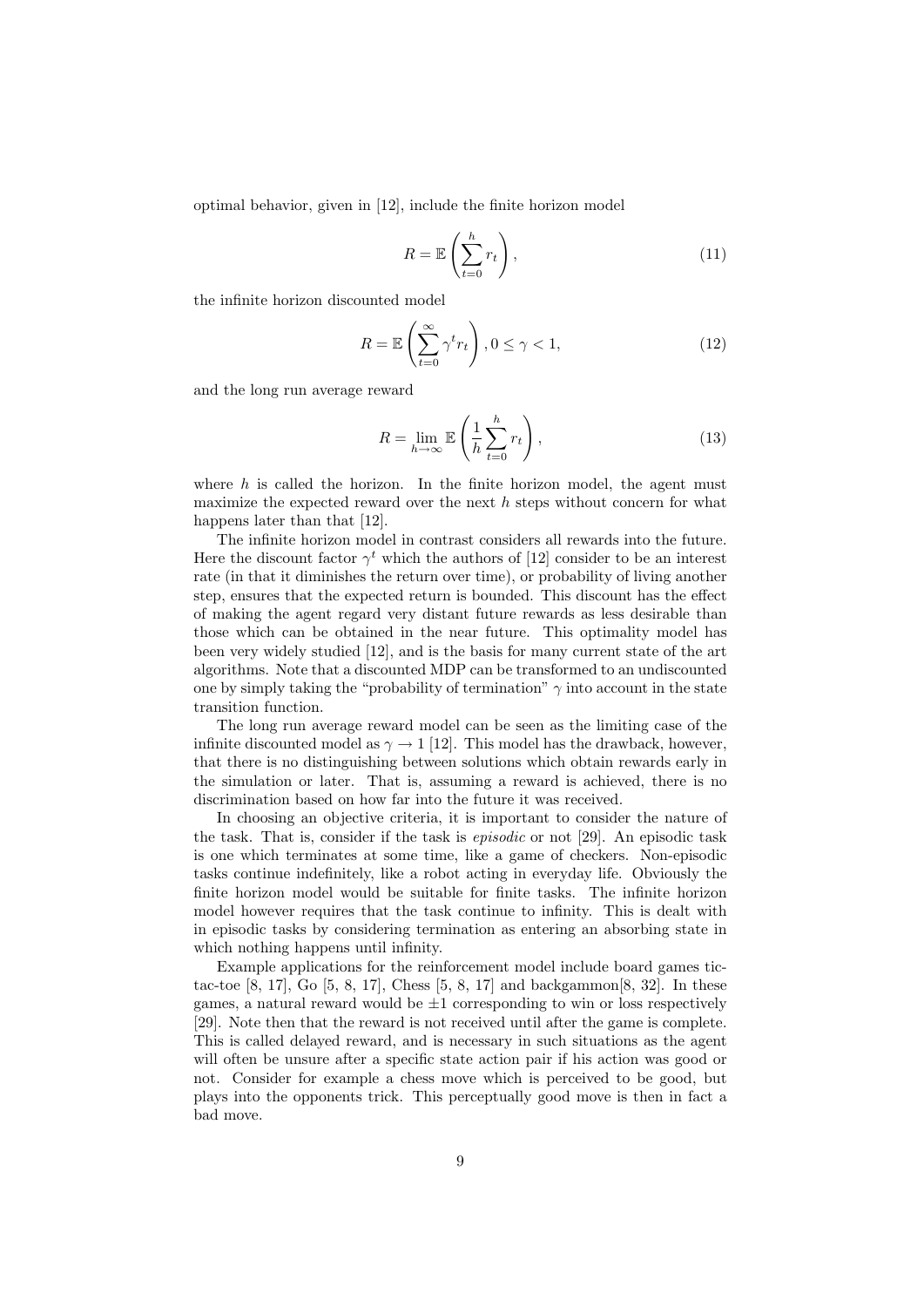Further examples of the reinforcement learning model include robotics. Take as an example the recycling robot [29]. This robot must collect empty cans from the office environment, and place them in a receptacle. Positive rewards are achieved for collecting cans, and negative reward is given for running out of battery (at which stage a human must recharge the robot). This robot must then collect as many cans as poosible, but always return to a recharge station when low on battery.

#### 3.2 The Markov Decision Process

The next thing that must be defined to understand RL is the Markov decision process (MDP). [29] defines a state signal to be Markov or have the Markov Property if it retains all relevant information about the past. The authors give as an example the flight of a cannonball. That is, given the current position and (directed) velocity of the ball, we know everything necessary to estimate the next position of the ball(neglecting wind etc.). "If this information is available for the current time, then it is not necessary to know anything more about the past history of the process" [35]. The MDP is an environment  $\langle \mathcal{S}, A, T, R, \gamma \rangle$ within which the Markov property holds on the state signal.

More formally, the dynamics of a Markov state signal can be defined by the probability distribution

$$
Pr(s_{t+1} = s', r_{t+1} = r | s_t, a_t),
$$
\n(14)

as opposed to a non-Markov system which requires more prior information

$$
Pr(s_{t+1} = s', r_{t+1} = r | s_t, a_t, r_t, s_{t-1}, a_{t-1}, \dots, r_1, s_0, a_0).
$$
 (15)

The Markov property defines (14 and 15) to be equivelant. The transition probability is defined [12, 23] as

$$
T(s, a, s') = Pr(s_{t+1} = s'|s_t = s, a_t = a),
$$
\n(16)

and the expected reward

$$
R(s, a, s') = \mathbb{E}(r_{t+1}|s_t = s, a_t = a, s_{t+1} = s')
$$
\n(17)

Further, by marginalizing over  $s'$  we can define

$$
R(s, a) = \sum_{s'} T(s, a, s') R(s, a, s')
$$
\n(18)

The goal of the intelligent agent in the MDP is to find a policy (set of conditional rules either deterministic or probabilistic) that will maximize the agents positive sensation, or minimize some cost [23]. The author describes this policy, denoted by  $\pi$ , as a scheme for choosing actions  $a \in A$  at states  $s \in \mathbb{S}$ . More formally a stochastic policy  $\pi$  is a function  $\pi : \mathcal{S} \times \mathcal{A} \to \mathbb{R}$  is a function mapping states and actions to probabilities. A deterministic policy is defined by  $\pi(s, a) \in \{0, 1\} \forall s, a$  The agent may consider either stationary or non-stationary policies. Stationary policies are unchanged mappings from states to actions, whereas non-stationary policies can change between, for example, various iterations of simulations. Now we can consider the optimal policy  $\pi^*$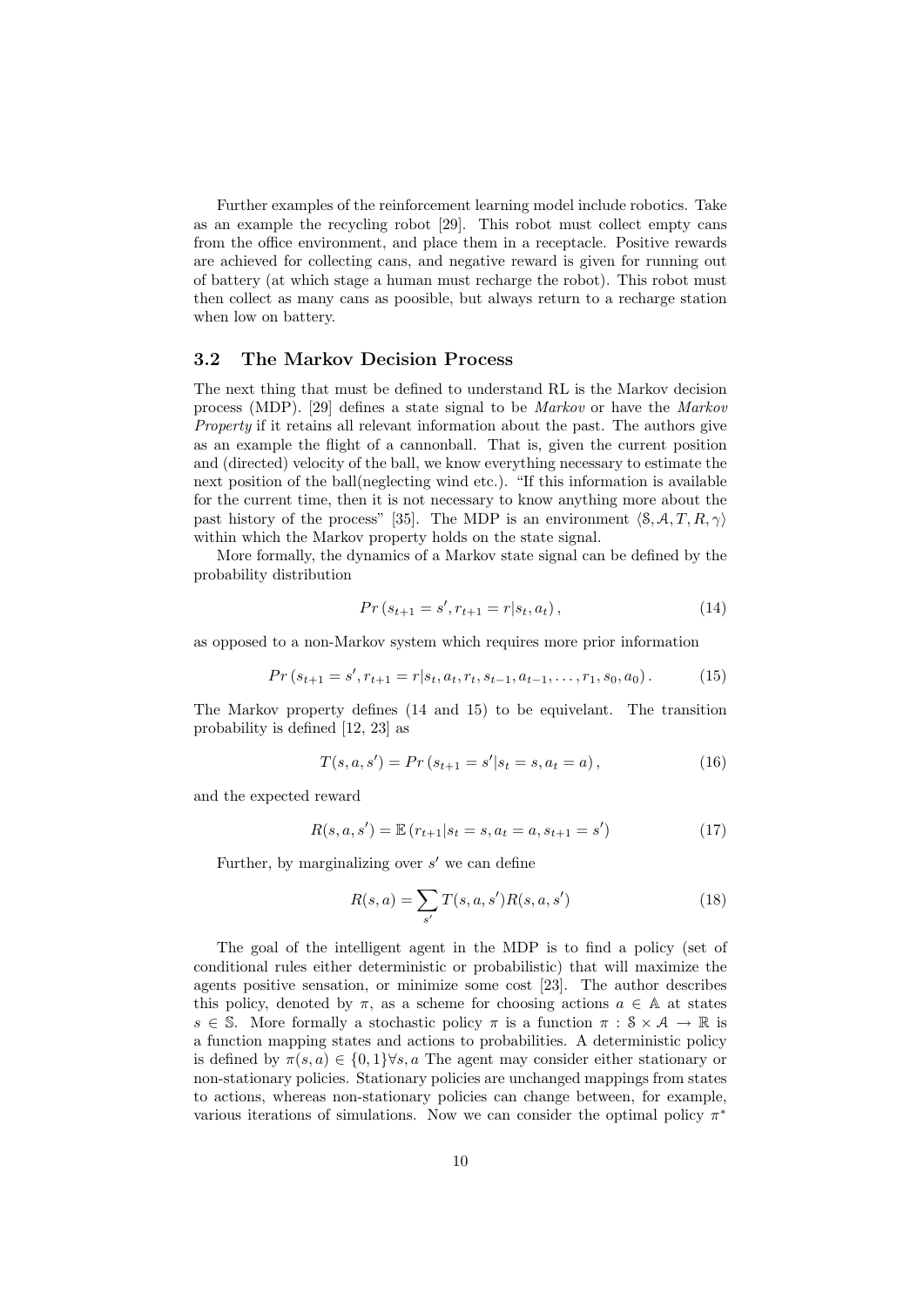to be that which maximizes a given optimality criteria [23]. For example, the optimal policy based on the infinite discounted model for optimality (12) is given by

$$
\pi^* = \underset{\pi}{\operatorname{argmax}} \sum_{t=0}^{\infty} V^{\pi}(s_t)
$$
 (19)

#### 3.3 Value Functions

Common to most, if not all, reinforcement learning algorithms [12, 23, 29, 31] are value functions. Value functions predict the expected return in a given state, or for a state action pair. A distinction is commonly drawn between these two. Namely the state value function, denoted by  $V : \mathbb{S} \to \mathbb{R}$  represents the return the agent expects to see, given he is in state s. Further, denote by  $V^{\pi}(s)$  the expected return starting in state s and following a policy  $\pi$ . This is put more formally in [29] as

$$
V^{\pi}(s) = \mathbb{E}_{\pi}(R_t|s_t = s)
$$
\n(20)

which can be written as follows if using an infinite discounted model of optimality

$$
V^{\pi}(s) = \mathbb{E}_{\pi} \left( \sum_{k=0}^{\infty} \gamma^k r_{t+k+1} \Big| s_t = s \right). \tag{21}
$$

The state-action value, commonly denoted by  $Q : \mathbb{S} \times \mathbb{A} \to \mathbb{R}$  represents the expected future return if the agent takes action  $a \in A$  when in state  $s \in \mathbb{S}$ . Further  $Q^{\pi}(s, a)$  is the value of taking action a when in state s, and following policy  $\pi$  thereafter. This is put more formally as

$$
Q^{\pi}(s, a) = \mathbb{E}_{\pi}(R_t | s_t = s, a_t = a).
$$
 (22)

Given these notations of the value functions we can now define optimal values and policies. An optimal state value function is given in [29] as

$$
V^*(s) = \max_{\pi} V^{\pi}(s) \tag{23}
$$

and the optimal state value function is given by

$$
Q^*(s, a) = \max_{\pi} Q^{\pi}(s, a).
$$
 (24)

Moreover, we can now define the optimal policy  $\pi^*$  as

$$
\pi^*(s) = \underset{a}{\operatorname{argmax}} Q(s, a)
$$
  
= 
$$
\underset{a}{\operatorname{argmax}} \mathbb{E}_{\pi}(r_t|s_t = s, a_t = a), \forall s
$$
 (25)

which is evidently equivelant to  $(19)$  for the discounted infinite model of optimality.

The following sections consider algorithms to solve the problem of how to find, or best approximate, this optimal policy.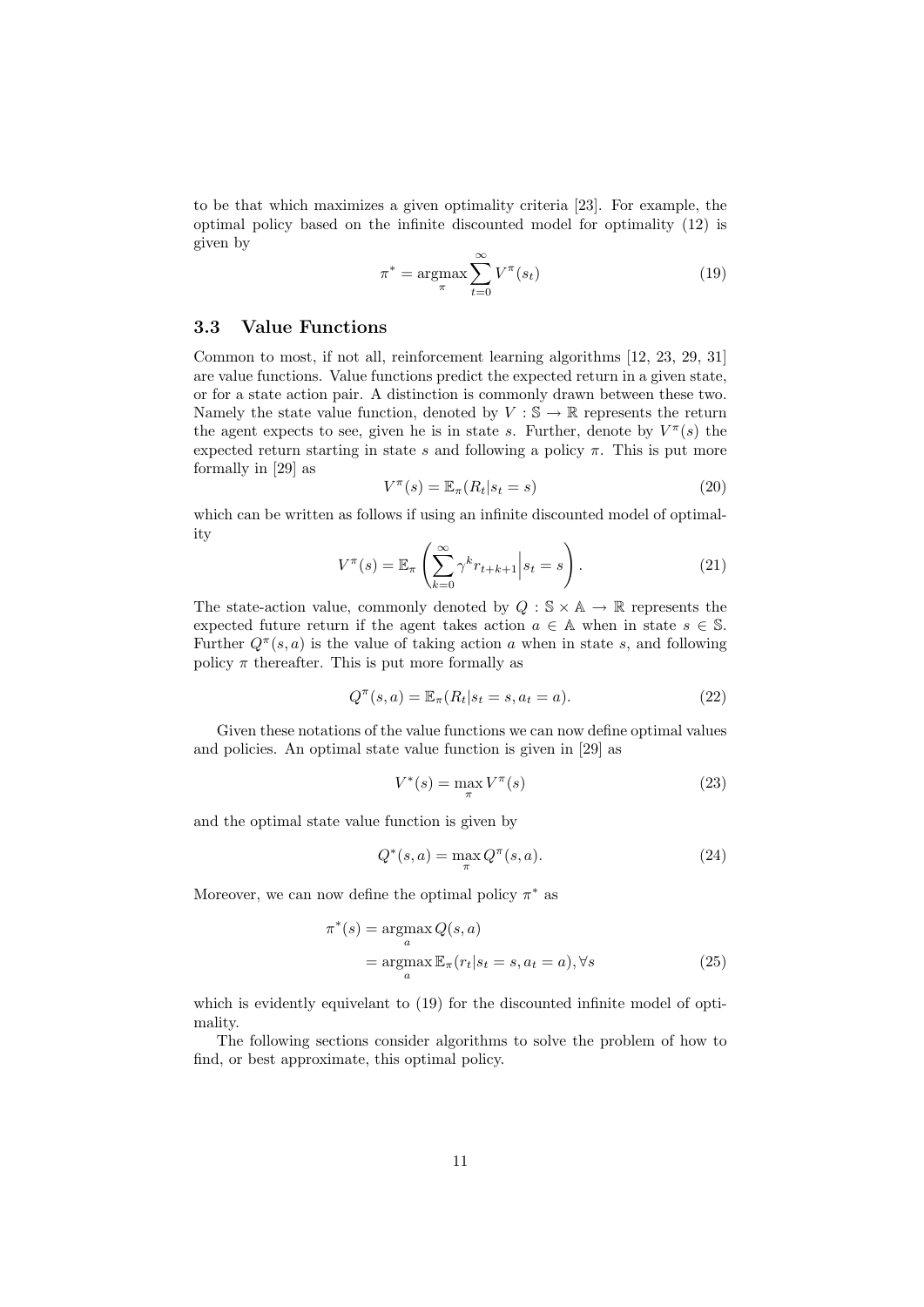## 4 "Traditional" Model Based Reinforcement Learning Algorithms

Model based approaches use dynamic programming to, given a (perfect) model of the environment, compute an optimal policy [29]. Such a model is difficult, if not impossible, to obtain for most environments, however such methods are still an important foundation for the remainder of RL work.

#### 4.1 Dynamic Programming

I assume a finite MDP with probability of transition from state  $s$  to  $s'$  through action a given by  $T(s, a, s')$  and reward function  $R(s, a, s^prime)$  defined as before.

Dynamic programming then directly finds the optimal value function satisfying the Bellman equations [29]:

$$
V^*(s) = \max_{a} \mathbb{E}(r_{t+1} + \gamma V^*(s_{t+1}) | s_t = s, a_t = a)
$$
  
= 
$$
\max_{a} \sum_{s'} T(s, a, s') (R(s, a, s') + \gamma V^*(s_{t+1}))
$$
 (26)

### 4.2 Policy Evaluation

In policy evaluation [29], the state value function is evaluated for a policy  $\pi$ . This contrasts equation (26) which finds the value function under the optimal policy. Hence, instead of the state value function being taken as the maximum over all possible actions, it is taken as the expectation over actions.

$$
V^{\pi}(s) = \sum_{a} \pi(s, a) \sum_{s'} T(s, a, s') (R(s, a, s') + \gamma V^{\pi}(s_{t+1}))
$$
 (27)

#### 4.3 Policy Iteration

Policy iteration is a two step iterative procedure in which firstly the policy  $V^{\pi}$ is evaluated, and the the policy  $\pi$  is updated.  $V^{\pi}$  is updated through policy evaluation as described above.  $\pi$  is then updated to  $\pi'$  through

$$
\pi'(s) = \underset{a}{\operatorname{argmax}} Q^{\pi}(s, a)
$$
\n(28)

where  $Q^{\pi}(s, a)$  is defined to be the value of following action a in state s, and  $\pi$ thereafter:

$$
Q^{\pi}(s, a) = \mathbb{E}(r_{t+1} + \gamma V^{\pi}(s_{t+1}) | s_t = s, a_t = a)
$$
  
= 
$$
\sum_{s'} T(s, a, s') (R(s, a, s') + \gamma V^{\pi}(s_{t+1}))
$$
 (29)

The policy  $\pi$  under policy iteration converges to the optimal  $\pi^*$ .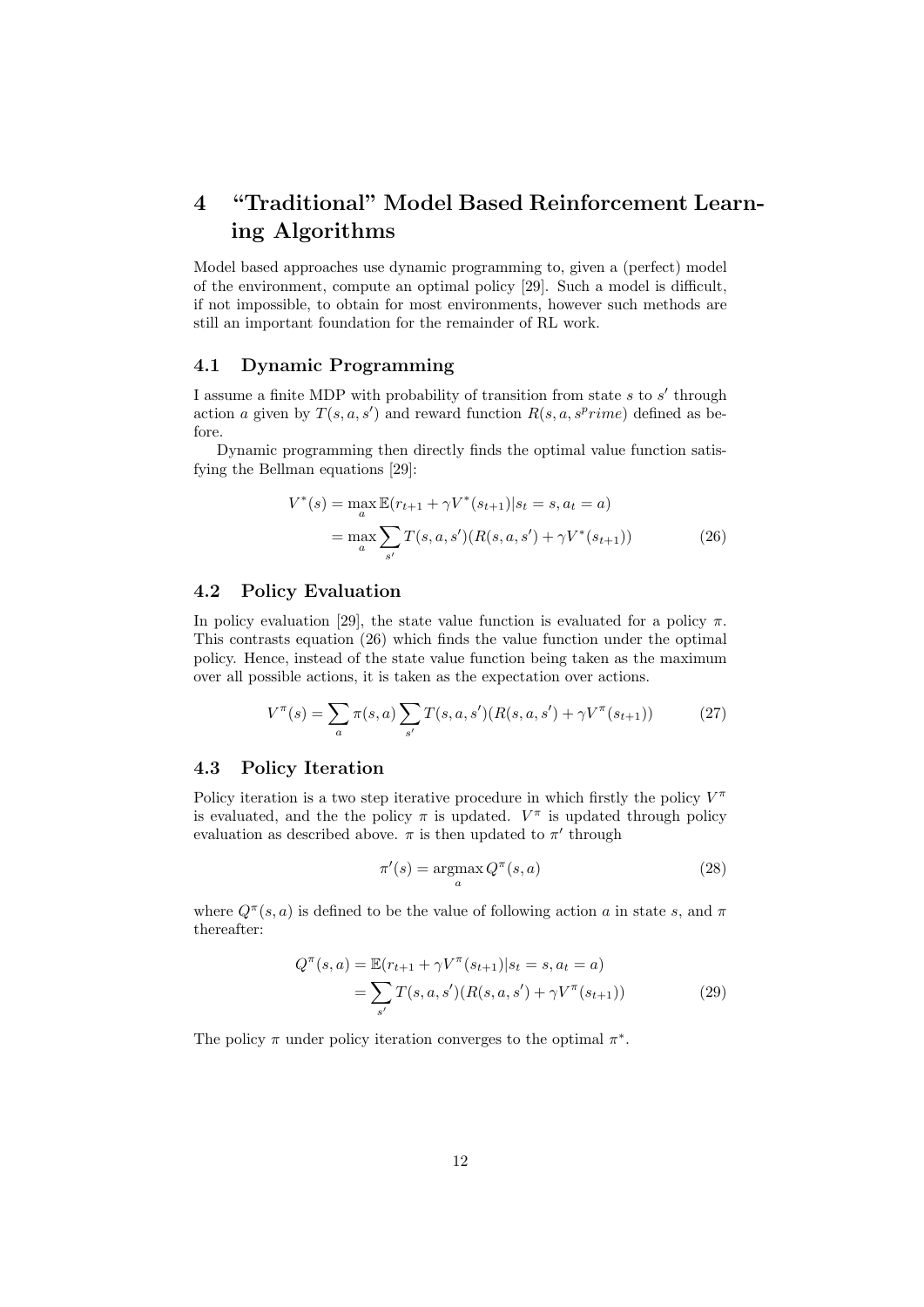#### 4.4 Value Iteration

Value iteration is a procedure which combines the two stages of policy iteration into a one step iterative procedure [29]. The new value function update is now given by:

$$
V_{k+1}(s) = \max_{a} \mathbb{E}(r_{t+1} + \gamma V_k(s_{t+1}) | s_t = s, a_t = a)
$$
  
= 
$$
\max_{a} \sum_{s'} T(s, a, s') (R(s, a, s') + \gamma V_k(s_{t+1}))
$$
(30)

## 5 "Traditional" Model Free Reinforcement Learning Algorithms

#### 5.1 Monte-Carlo Reinforcement Learning

#### 5.1.1 Prediction

Monte-Carlo (MC) RL simply estimates the expected return from a state  $s \in S$ as the average of the rewards experienced after s [29]. That is, "MC algorithms treat the long-term reward as a random variable and take as its estimate the sampled mean" [34]. More formally,

$$
V^{\pi}(s) = \mathbb{E}(R_t|s_t = s) = \mathbb{E}\left(\sum_{i=t}^{T} \gamma^i r_i\right),\tag{31}
$$

where  $T$  is the termination of the episode. Hence, we naturally require an episodic task  $(T < \infty)$  for MC algorithms. It holds that the average should converge to the expected value as the number of observed rewards is increased [29].

It is essential for the control problem to further define the state-action value. This is simply the analog to the state values, and is given by

$$
Q^{\pi}(s, a) = \mathbb{E}(R_t | s_t = s, a_t = a) = \mathbb{E}\left(\sum_{i=t}^{T} \gamma^i r_i\right).
$$
 (32)

The Monte-Carlo learner attempts to estimate these values through an update function of the form

$$
V_{t+1}(s) = V_t(s) + \alpha (R_t - V_t(s))
$$
\n(33)

or for action values

$$
Q_{t+1}(s, a) = Q_t(s, a) + \alpha (R_t - Q_t(s, a)).
$$
\n(34)

In other words the estimated value,  $V_t(s)$  or  $Q_t(s)$ , is updated at each time step according to the error  $R_t - V_t(s)$ .

#### 5.1.2 Control

Monte-Carlo control is easily performed using generalized policy iteration [29]. This is a two step procedure in which the state-action values for a policy are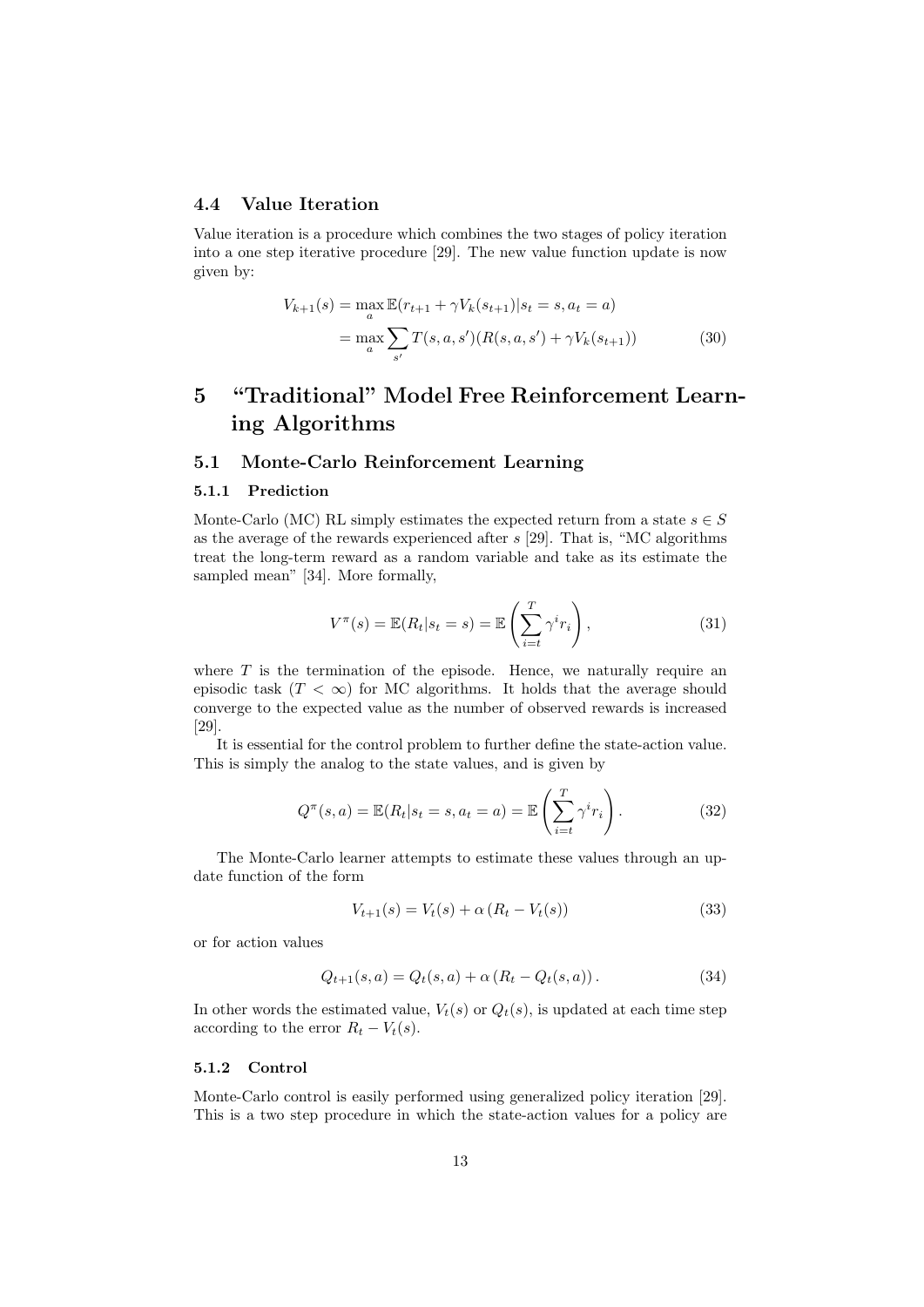improved, and the policy is subsequently updated based on these new values. That is, the state-action values are updated for a state through equation (32), then the policy is updated through equation (25). This process is shown in Figure (2).



Figure 2: Generalized policy improvement for the Mote-Carlo algorithm. (From [29].)

#### 5.2 Temporal Difference Reinforcement Learning

Temporal difference (TD) learning, like Monte-Carlo learning, bases its estimates V of the value  $V^{\pi}$  of a policy on experience [29]. TD methods, unlike Monte-Carlo methods, however, are not required to await the termination of an episode to update the value functions. In fact, TD methods need only wait until the next time step.

#### 5.2.1  $TD(0)$  – Prediction

The simplest form of TD learning, TD(0), regards the return  $R_t$  for an agent currently in state  $s_t$  to be the sum of the instantaneous reward following  $s_t$ , and the return thereafter. Mathematically (from [29]):

$$
V^{\pi}(s) = \mathbb{E}_{\pi}(R_t|s_t = s)
$$
  
\n
$$
= \mathbb{E}_{\pi}\left(\sum_{k=0}^{\infty} \gamma^k r_{t+k+1} | s_t = s\right)
$$
  
\n
$$
= \mathbb{E}_{\pi}\left(r_{t+1} + \gamma \sum_{k=0}^{\infty} \gamma^k r_{t+k+2} | s_t = s\right)
$$
  
\n
$$
= \mathbb{E}_{\pi}(r_{t+1} + \gamma V^{\pi}(s_{t+1})). \tag{35}
$$

Here t may be finite (episodic task), in which case one should choose  $\gamma = 1$ , or alternatively when  $t = \infty$ ,  $0 < \gamma < 1$  should be chosen.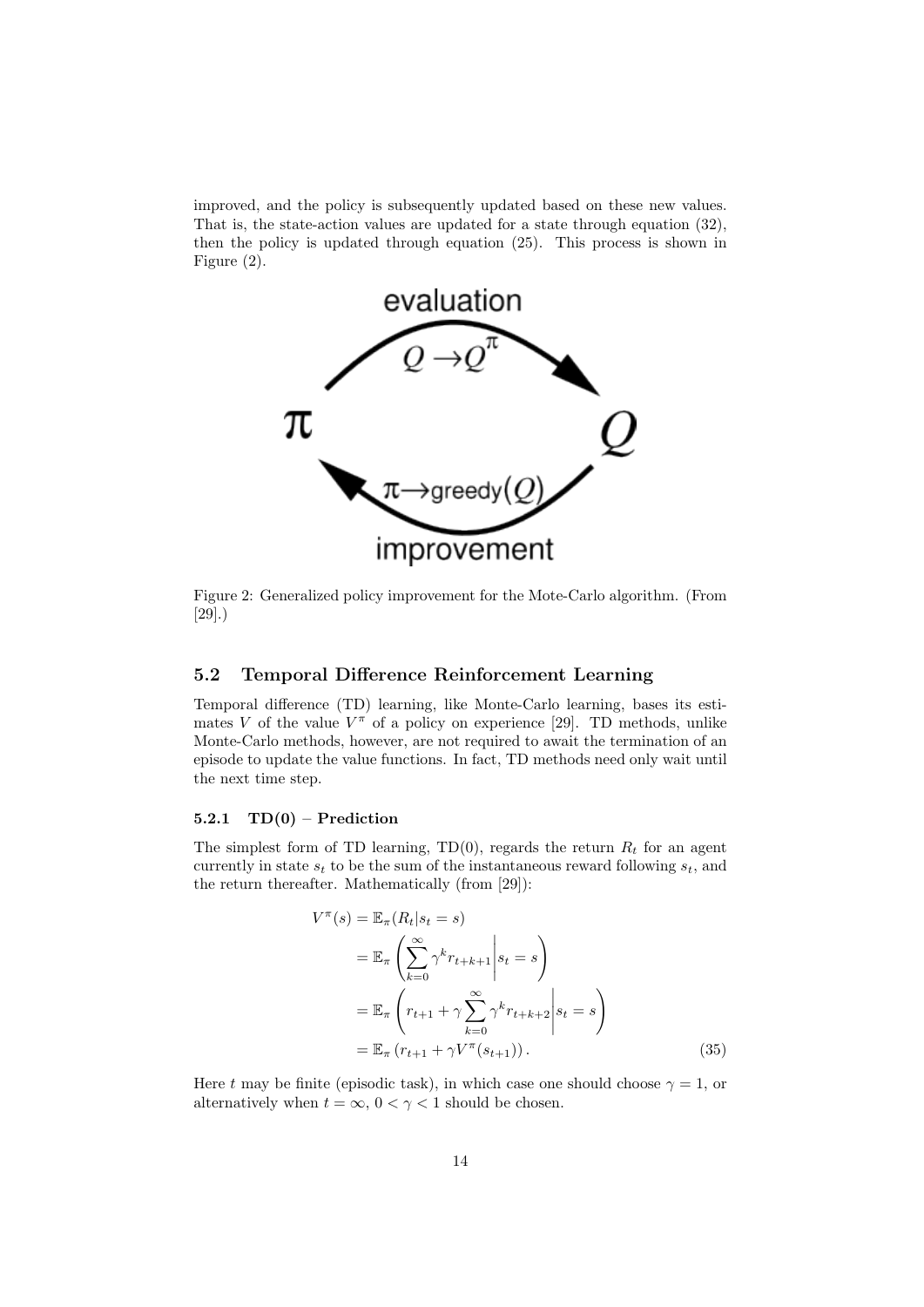Given this expected return, the TD agent attempts to estimate it with  $V$ . Recall the update equations

$$
V_{t+1}(s) = V_t(s) + \alpha (R_t - V_t(s)).
$$
\n(36)

Now using the TD(0) return, the agent updates its estimate of the values through

$$
V_{t+1}(s_t) = V_t(s_t) + \alpha \left[ r_{t+1} + \gamma V_t(s_{t+1}) - V_t(s_t) \right]. \tag{37}
$$

This method, through its use of previous value estimates in update, is known as a bootstrapping method. "They learn a guess from a guess" [29]. Further TD(0) has been proven to converge for a fixed  $\pi$  to the optimal  $V^{\pi}$ .

#### 5.2.2 SARSA – On-Policy TD Control

The algorithm Sarsa, so named for its state  $\rightarrow$  action  $\rightarrow$  reward  $\rightarrow$  state  $\rightarrow$ action cycle, is the on-policy control version of TD learning. This algorithm follows generalized policy iteration by first estimating the action value function, and then updating the policy accordingly. More specifically Sarsa, at each time step, updates the action value as in [29] through

$$
Q_{t+1}(s_t, a_t) = Q_t(s_t, a_t) + \alpha [r_{t+1} + \gamma Q_t(s_{t+1}, a_{t+1}) - Q_t(s_t, a_t)]
$$

and further updates the policy based on

$$
\pi(s) = \operatorname*{argmax}_a Q(s, a).
$$

Obviously this policy iteration equation could change to accommodate exploration. For example, we could use the  $\epsilon$ -greedy update as in [29] in which the greedy action is then chosen with  $\epsilon$  probability, and a random action is chosen with probability  $1 - \epsilon$ .

#### 5.2.3 Q-Learning – Off-Policy TD Control

According to [29] Q-learning, which is the off policy version of TD control introduced by [35], is one of the most significant breakthroughs in reinforcement learning. The simple one-step version of Q-learning updates the action values through

$$
Q_{t+1}(s_t, a_t) = Q_t(s_t, a_t) + \alpha \left[ r_{t+1} + \gamma \max_a Q_t(s_{t+1}, a) - Q_t(s_t, a_t) \right].
$$

This updates the estimate of the action value based on the error

 $r_{t+1} + \gamma \max_a Q_t(s_{t+1}, a) - Q_t(s_t, a_t)$ , where  $Q_t$  is used to estimate the optimal value  $Q^*$  independently of the action being taken. Here the one step return, which is given by  $R_t = r_{t+1} + \gamma \max_a Q^*(s_{t+1}, a)$ , is the next received reward plus the estimated value of all subsequent rewards. Then the update is based on exactly the difference between the estimated action value for action  $a_t$ , and the return for taking action  $a_t$  and following the optimal policy thereafter.

As with all methods, the policy update can then be performed using a greedy policy, as in (25), or alternatively exploratory actions can be taken using such methods as  $\epsilon$ -greedy policy update.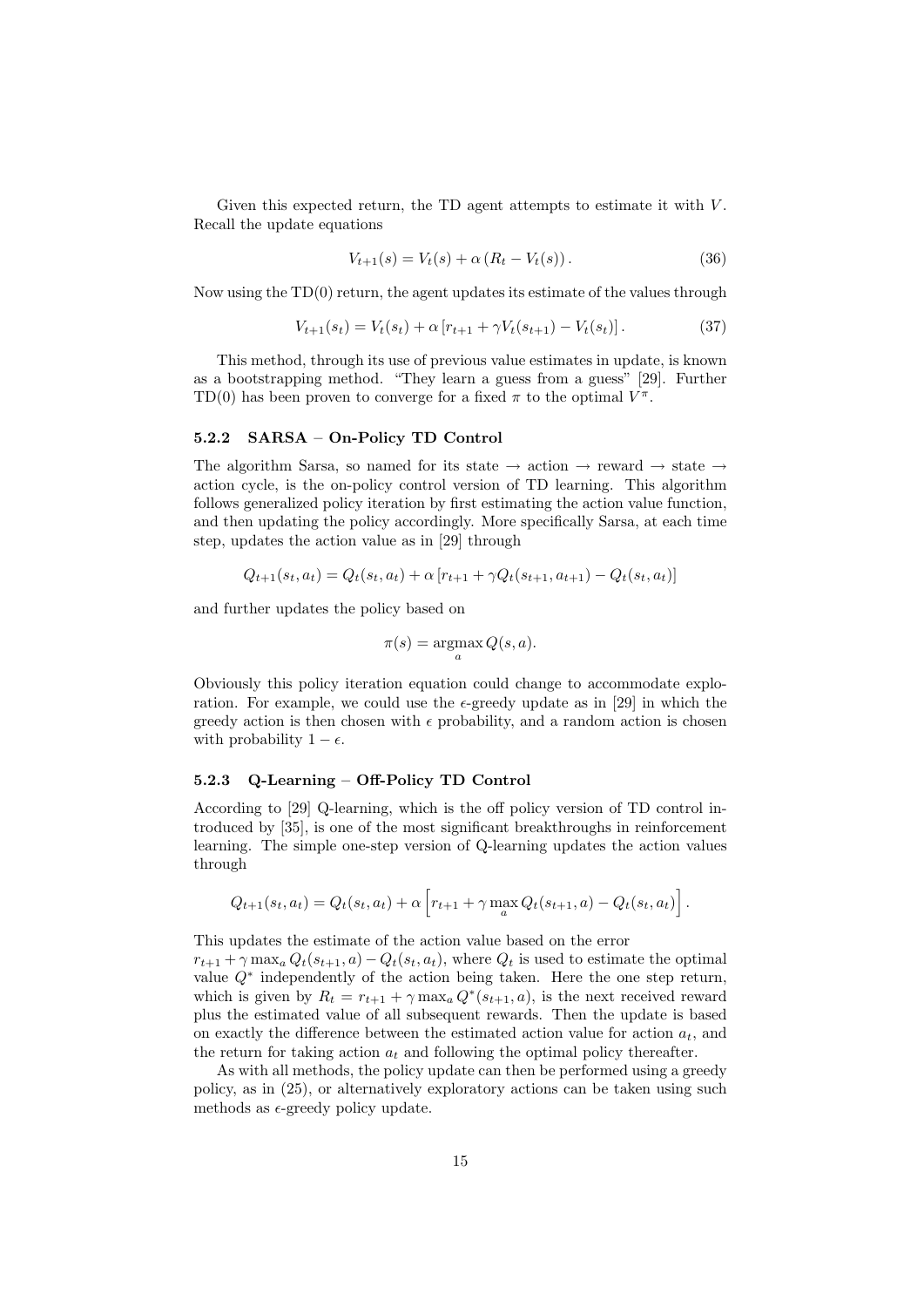#### 5.2.4  $TD(\lambda)$  – Interpolating Between TD and Monte-Carlo

Several model free methods have now been introduced in terms of the update formula

$$
Q_{t+1}(s,a) = Q_t(s,a) + \alpha Err(s,a;t)
$$
\n(38)

where  $Err(s, a; t)$  is the error between the estimated value of taking action a in state  $s$ , and the so-called "true" return at time  $t$ . Generally the error is given by

$$
Err(s, a; t) = R_t - Q_t(s, a)
$$
\n(39)

where  $R_t$  is the return at t defined in various ways. eg. long term average reward, etc.

Now we will look at  $TD(\lambda)$  which attempts to interpolate between the Monte-Carlo return

$$
R_t = r_t + \gamma r_{t+1} + \ldots + \gamma^{T-t-1} r_T \tag{40}
$$

and the one step  $TD(0)$  return given

$$
R_t^{(1)} = r_t + \gamma Q(s_{t+1}, a_{t+1}).
$$
\n(41)

Firstly, define the *n* step return [29] as

$$
R_t^{(n)} = r_t + \gamma r_{t+1} + \ldots + \gamma^{n-1} r_{t+n} + \gamma^n Q_t(s_{t+n}, a_{t+n}). \tag{42}
$$

Now TD( $\lambda$ ) takes a weighted average of the 1-step, 2-step, ...,  $\infty$ -step return, putting more importance on the shorter returns. More formally the  $TD(\lambda)$ return, as in [29], is given by

$$
R_t^{\lambda} = (1 - \lambda) \sum_{n=1}^{\infty} \lambda^{n-1} R_t^{(\lambda)}.
$$
 (43)

## 6 Reinforcement Learning With Function Approximation

The value representation discussed thus far are called tabular representations. This is because the value  $Q(s, a)$  is stored in a table indexed by s, and a. This representation, although convenient, is very expensive in terms of computation and storage  $[29]$ . Also it does not generalize. That is, given a state s, a similar state s', and an action a, a good estimate of  $Q(s, a)$  tells us nothing about  $Q(s', a)$ . Function approximation solves both these issues [29].

Where  $Q(s, a)$  was previously represented tabularly, we now represent it as  $Q(s, a; w) = \langle w, \phi(s, a) \rangle$ , where  $\phi(s, a)$  is some feature map describing the state action pair. Just as before where the Q value of a state action pair was updated based on the error, now the Q function is updated through its parameters based on the error. One typical update formula from [29] is the gradient descent update given by

$$
w_{t+1} = w_t + \frac{\alpha}{2} \nabla_{w_t} Loss(R_t, s_t, a_t), \qquad (44)
$$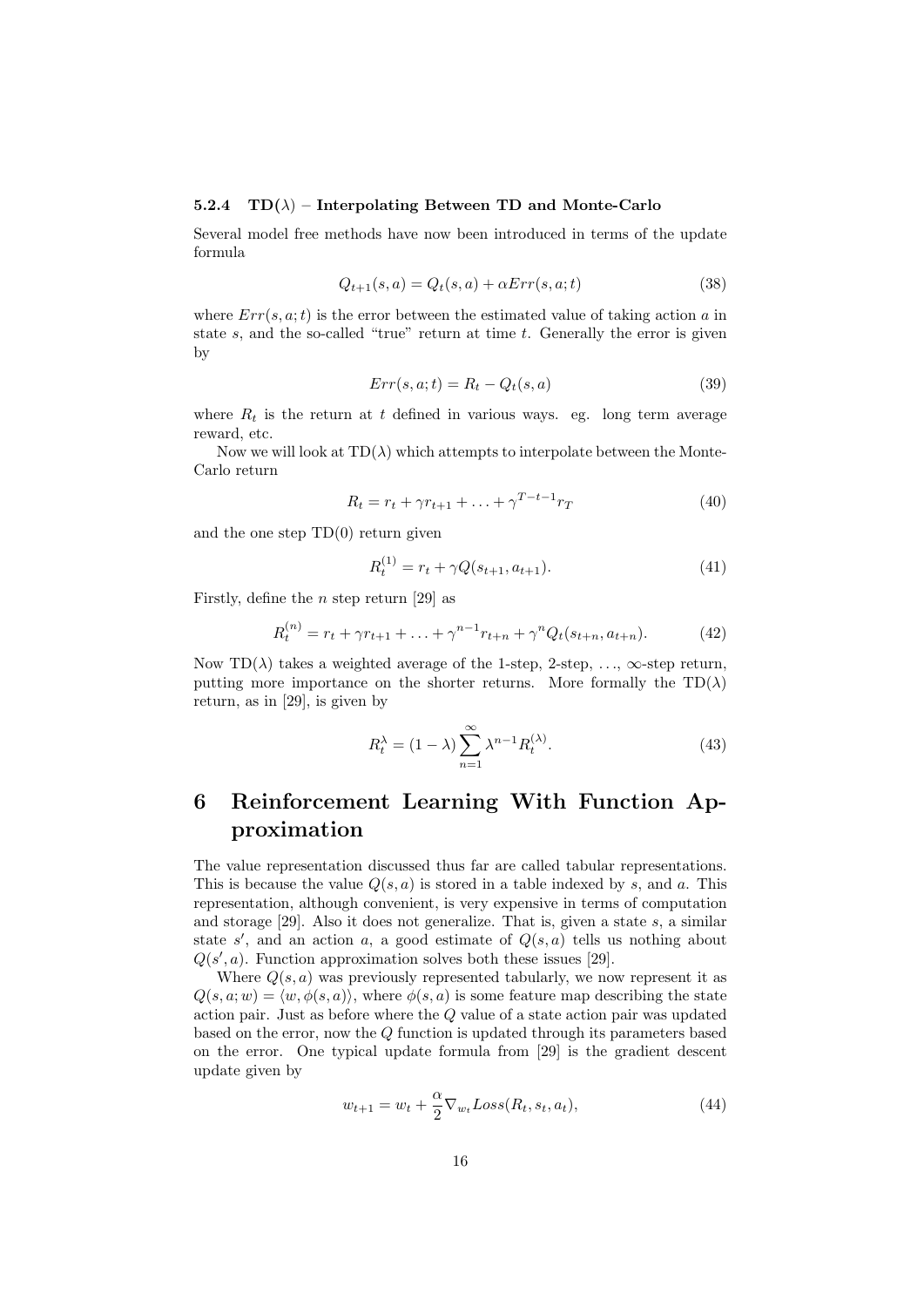where  $Loss(R_t, s_t, a_t)$  can be computed according to various loss functions. In [29], the authors use the  $L_2$  loss given by  $Loss(R_t, s_t, a_t) = Err^2(R_t, s_t, a_t)$  $(R_t - \langle w, \phi(s_t, a_t) \rangle)^2$ . Note here that a linear function approximator has been adopted. Hence the update equation becomes

$$
w_{t+1} = w_t - \alpha Err(s_t, a_t) \cdot \phi(s_t, a_t), \qquad (45)
$$

where  $a \cdot \vec{b}$  is defined here as scalar vector multiplication. As in previous sections the return  $R_t$  can be defined in many ways (eg, Monte-Carlo return, TD return, etc.) with different models of optimality (eg. infinite discounted and finite return). It should be noted here though that, as stated in [29], RL with function approximation is only guaranteed to converge to the optimal value function under the Robbins-Munroe stochastic approximation conditions, and when  $R_t$ is an unbiased estimate of the true value  $Q^{\pi}(s_t, a_t)$  under policy  $\pi$ . Hence Monte-Carlo RL is guaranteed to converge, as is  $TD(\lambda)$  for  $\lambda = 1$ , according to [29]. Nonetheless, other methods are still used with function approximation since they still often converge to some "good" local optimum in practice.

#### 6.1 Major Issues

Numerous algorithms have been proposed to address the convergence issues of such algorithms as  $TD(\lambda)$ , including VAPS [3], which is a generalized modification which can be made to many existing algorithms to guarantee convergence.

A further issue with function approximation is that using function approximation with bootstrapping methods such as Q-learning is highly dangerous due to the susceptibility to accumulating errors. It has been claimed that value function approximators are prone to over estimation, and are really only valid for making predictions in those regions of the input space which are well covered by training samples[28]. This is problematic since small errors can accumulate through bootstrapping, and eventually result in quite large errors.

This problem is addressed by an algorithm coined HEDGER in [28]. This algorithm alleviates the problems by only considering input samples  $\vec{x}$  which lie in the convex hull

$$
\vec{x}^T (X^T X)^{-1} \vec{x} \leq max_i v_{ii} \tag{46}
$$

where  $v_{ii}$  are the diagonal elements of the hat matrix given by

$$
V = X(X^T X)^{-1} X^T \tag{47}
$$

where the rows of  $X$  are the input samples. The algorithms is then broken into a training phase and a prediction phase as discussed later.

A further issue addressed by [28] is that of initialization. More specifically, in real-world/large problems, the agent has a very large state-action space to explore before finding "good" examples. This problem is addressed by providing the system with some initial example episodes which are known to perform well. The agent then learns to imitate these behaviors before moving on to further learning independently.

In prediction the algorithm, for each input vector  $\vec{x}$ , finds a set of points K within distance  $k_{\text{thresh}}$  of  $\vec{x}$ . It is claimed that |K| (the cardinality of K) must be at least the number of parameters the regression attempts to fit. Hence,  $k_{\min}$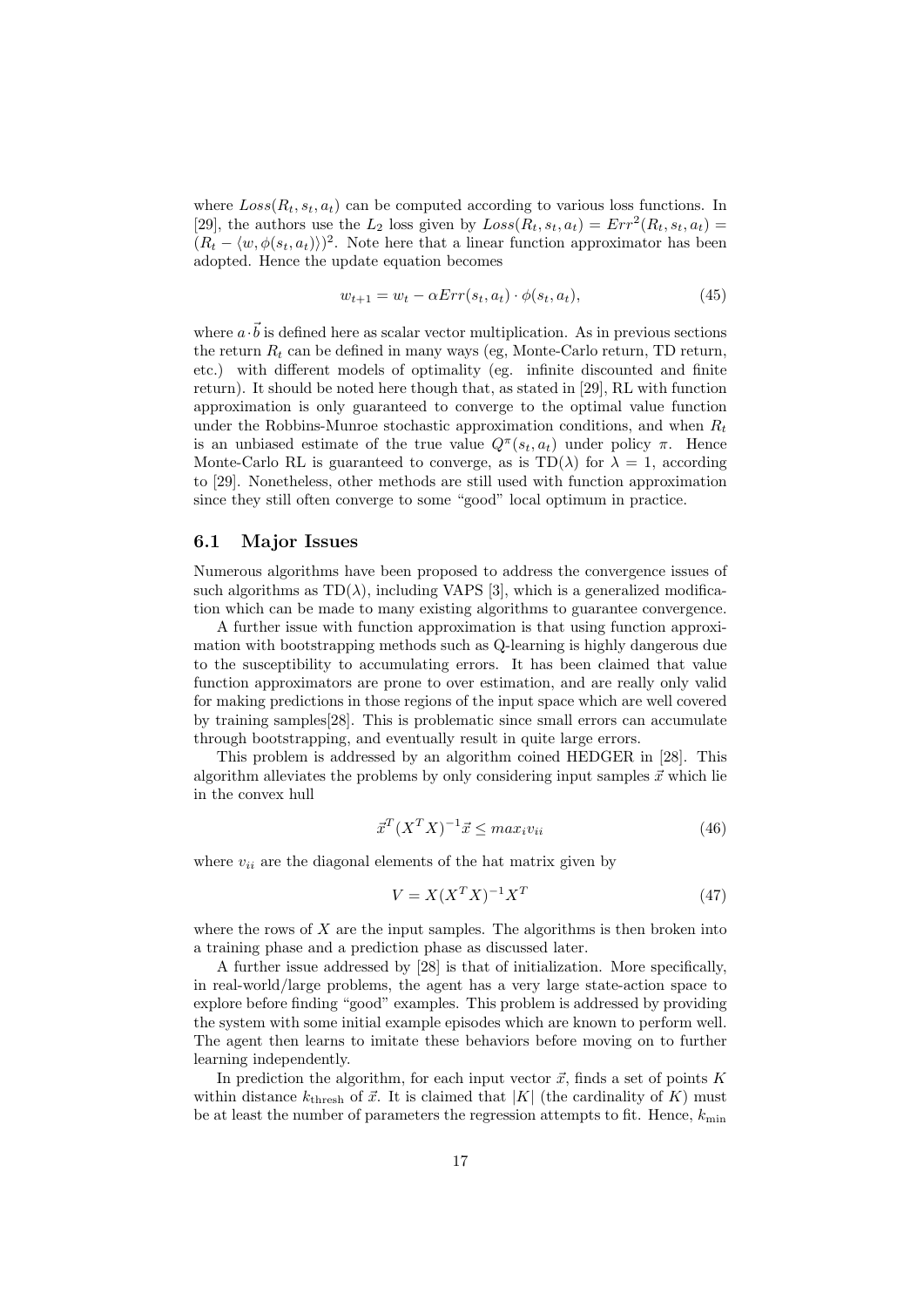is set, typically to be the number of parameters. If  $|K| < k_{\min}$  a default value  $Q =$ "dont know" is returned. Otherwise, assuming the input vector  $\vec{x}$  lies in the convex hull 46, locally weighted regression is performed, where the weights are based on the input sample's distance from the training samples.

| <b>Algorithm 1 HEDGER prediction</b>                            |  |  |  |
|-----------------------------------------------------------------|--|--|--|
| Input:                                                          |  |  |  |
| Query point, $(s, a)$                                           |  |  |  |
| LWR bandwidth, <i>h</i>                                         |  |  |  |
| <b>Output:</b> Value function prediction, $Q(s, a)$             |  |  |  |
| 1: Concatenate s and a to form $\vec{q}$                        |  |  |  |
| 2: Find set of points, K, closer to $\vec{q}$ than $k_{thresh}$ |  |  |  |
| 3: if $ K  < k_{min}$ then                                      |  |  |  |
| Return "don't know" default value.<br>4:                        |  |  |  |
| 5: else                                                         |  |  |  |
| Calculate the IVH, $H$ , based on $K$ .<br>6:                   |  |  |  |
| 7:<br>if $\vec{q} \in H$ then                                   |  |  |  |
| Calculate kernel weight, $\kappa_i$ for each $k_i \in K$<br>8:  |  |  |  |
| $\kappa_i = \exp(-(\vec{q} - \vec{k_i})^2/\hbar^2)$             |  |  |  |
| Do local regression on K using weights $\kappa_i$<br>9:         |  |  |  |
| Return fitted function $f(s, a)$<br>10:                         |  |  |  |
| else<br>11:                                                     |  |  |  |
| Return "don't know" default value.<br>12:                       |  |  |  |

Figure 3: HEDGER prediction algorithm taken from [28]

In training, given a state action pair  $(s_t, a_t)$ , next state  $s_{t+1}$  and reward  $r_t$ , the algorithm simply performs q-learning. That is, the state action value is found using the prediction algorithm through  $q = Q_{predict}(s, a)$ , and the best next action value is found through  $q' = max_{a_{t+1}} Q_{predict}(s_{t+1}, a_{t+1})$ . Now  $q_{\text{new}} = q + \alpha (r_t + \gamma q_{\text{next}} - q)$  is calculated, and the action values are updated through

$$
Q(s_i, a_i) \leftarrow Q(s_i, a_i) + \kappa_i (q_{\text{new}} - Q(s_i, a_i)), \qquad (48)
$$

where  $\kappa_i$  are the kernel weights found in the prediction algorithm.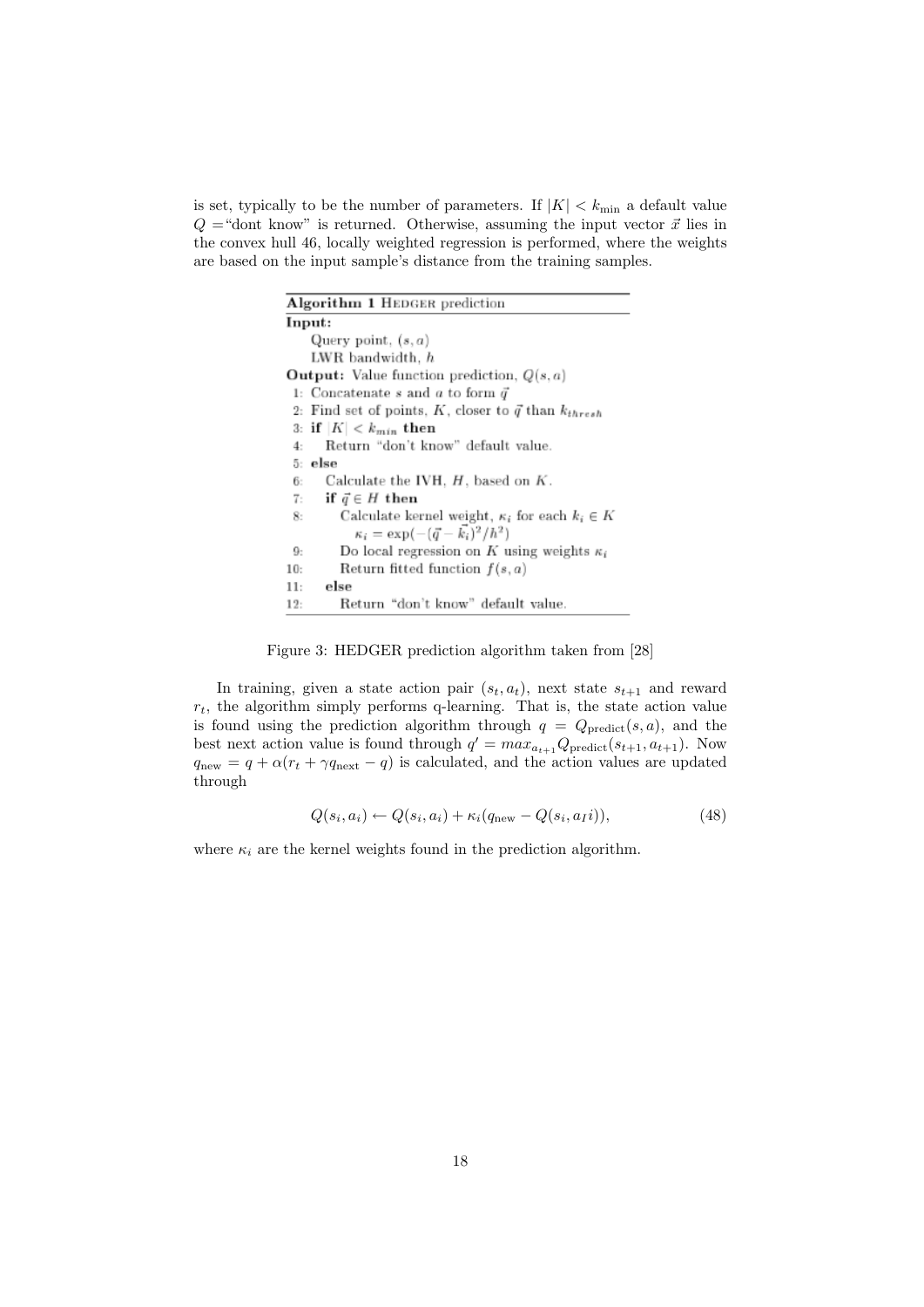| <b>Algorithm 1 HEDGER prediction</b>                            |  |  |
|-----------------------------------------------------------------|--|--|
| Input:                                                          |  |  |
| Query point, $(s, a)$                                           |  |  |
| LWR bandwidth, h                                                |  |  |
| <b>Output:</b> Value function prediction, $Q(s, a)$             |  |  |
| 1: Concatenate s and a to form $\vec{q}$                        |  |  |
| 2: Find set of points, K, closer to $\vec{q}$ than $k_{thresh}$ |  |  |
| 3: if $ K  < k_{min}$ then                                      |  |  |
| Return "don't know" default value.<br>4:                        |  |  |
| 5: else                                                         |  |  |
| Calculate the IVH, $H$ , based on $K$ .<br>6:                   |  |  |
| 7: if $\vec{q} \in H$ then                                      |  |  |
| Calculate kernel weight, $\kappa_i$ for each $k_i \in K$<br>8:  |  |  |
| $\kappa_i = \exp(-(\vec{q} - \vec{k_i})^2/h^2)$                 |  |  |
| Do local regression on K using weights $\kappa_i$<br>9:         |  |  |
| Return fitted function $f(s, a)$<br>10:                         |  |  |
| else<br>11:                                                     |  |  |
| Return "don't know" default value.<br>12:                       |  |  |

Figure 4: HEDGER training algorithm taken from [28]

# Part II The New Testament

Thus far, an introduction of the methods discussed in [29] has been given. Hereafter a summary of the more recent methods will be given, with significant focus on those algorithms which have been presented to handle continuous states, actions or time, or those which could become powerful when extended to such spaces. These algorithms will be introduced in three categories. Namely, those which approximate the value function, those which approximate the underlying model, and those which deal with continuous spaces (and how).

## 7 Approximating the Value Function

#### 7.1 Gradient Free Methods

In this section I discuss algorithms which solve the MDP without using (inefficient) gradient based methods to estimate state(-action) values. To this end, much attention has been directed towards fitting trajectories  $D = \{s_i, a_i, r_i\}, i =$  $1, 2, \ldots, N$  of input data. Two such methods, named least squares temporal difference learning (LSTD) [6] and least squares policy iteration (LSPI) [13], use least squares regression to fit the data. These temporal difference algorithms analytically calculate the parameters  $w$  which minimize a least squares error, rather than using gradient descent.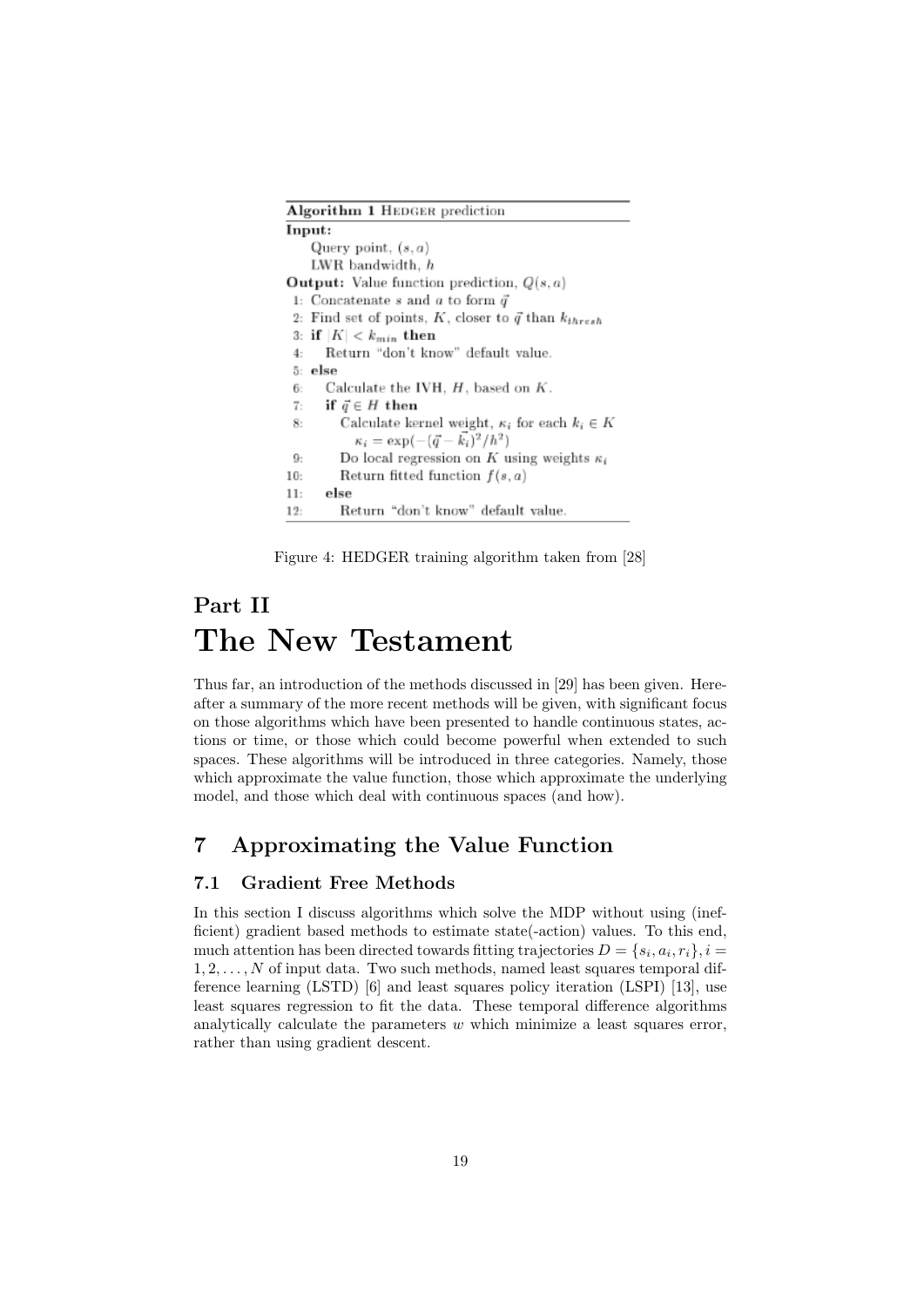The LSTD algorithm represents the large batch  $TD(\lambda)$  return as

$$
Err(R_t, s_t, a_t) = \sum_{i=1}^{t} e_i(R_i - Q(s_i, a_i))
$$
\n(49)

$$
= \sum_{i=1}^{t} e_i (r_i + Q(s_{t+i}, a_{i+1}) - Q(s_i, a_i))
$$
\n(50)

$$
= \sum_{i=1}^{t} e_i (r_i + \langle w, [\phi(s_{i+1}, a_{i+1}) - \phi(s_i, a_i)] \rangle)
$$
(51)

$$
= \mathbf{b} - w^T \mathbf{A} \tag{52}
$$

where

$$
\mathbf{b} = \sum_{i=1}^{t} e_i r_i \tag{53}
$$

$$
\mathbf{A} = \sum_{i=1}^{t} e_i \left[ \phi(s_i, a_i) - \phi(s_{i+1}, a_{i+1}) \right]^T
$$
(54)

and the eligibility trace  $e_i$ , given by

$$
e_i = \sum_{i=t_0}^{t} \lambda^{i-1} \phi(s_i, a_i), \qquad (55)
$$

is the eligibility of  $(s_i, a_i)$  to be updated. To illustrate this, consider monte-carlo learning  $(\lambda = 1)$ , where all states in the trajectory are eligible for update.

Once an update of  $w$  is required, we can then simply solve

$$
w = \mathbf{A}^{-1} \mathbf{b} \tag{56}
$$

which solves  $Err(R_t, s_t, a - t) = 0$ .

It has been pointed out, however, out that LSTD is unsuitable for policy iteration due to the fact that the error is weighted by the state visitation frequencies (dictated by the current policy) [13]. Further problematic is the fact that LSTD only estimates values for the current policy  $Q(s, \pi(s))$ , whereas policy iteration requires a full understanding over all policies in order to calculate  $argmax_a Q(s, a)$ . In overcoming problems involved with using LSTD for policy iteration, a new algorithm called least squares Q (LSQ) was introduced [13], which safely calculates the state-action values allowing for policy iteration in an algorithm called least squares policy iteration (LSPI) [13].

LSQ attempts to analytically calculate the parameters  $w^{\pi}$  to function  $Q^{\pi}(s, a; w) =$  $w^{\pi}\phi(s,a)$  which solve the system of Bellman equations

$$
Q^{\pi}(s, a) = \mathcal{R}(s, a) + \gamma \sum_{s}^{\prime} P(s, a, s') Q^{\pi}(s', \pi(s')) \tag{57}
$$

where  $Q^{\pi}$ , and R are constructed as vectors of size  $|\mathcal{S}||\mathcal{A}|$  and P is a matrix of size  $|\mathcal{S}||\mathcal{A}| \times |\mathcal{S}||\mathcal{A}|$  which describes the transition from  $(s, a)$  to  $s', a'$ . The transitions probabilities P, and expected rewards  $\mathcal{R}(s, a) = \sum_{s}^{f} P(s, a, s') R(s, a, s')$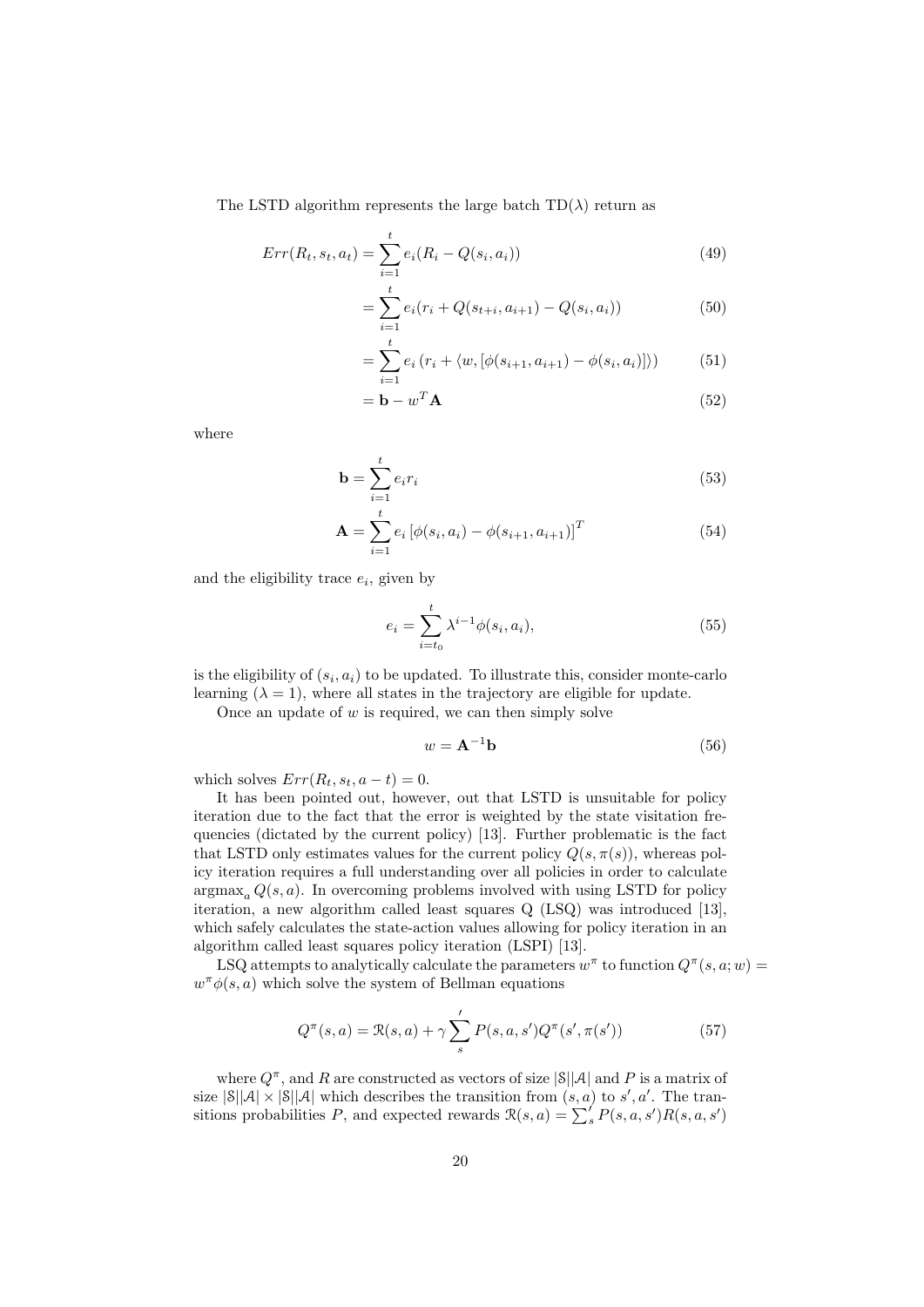are unknown and hence are approximated from experience, and the approximated parameters  $w$  are found analytically.

LSPI then performs policy iteration through  $\pi^{t+1}(s) = \argmax_a Q(s, a)$ , using the  $Q$  found in LSQ. This policy iteration is then performed until the performance improvement falls below some epsilon  $(|w^{t+1} - w^t| < \epsilon)$ .

**LSPI** (k,  $\phi$ ,  $\gamma$ ,  $\epsilon$ ,  $\pi_0$ ,  $D_0$ )

 $// k:$  Number of basis functions  $\mathcal{U} \phi$ : Basis functions  $N \gamma$ : Discount factor  $\mathcal{U} \in$ : Stopping criterion //  $\pi_0$ : Initial policy, given as  $w_0$ ,  $\pi_0 = \pi(s, w_0)$  (default:  $w_0 = 0$ )  $\mathcal{U} \mathcal{D}_0$ : Initial set of samples, possibly empty  $D=D_0$ // In essence,  $w' = w_0$  $\pi'=\pi_0$ repeat Update  $D$  (optional) // Add/remove samples, or leave unchanged  $\pi = \pi'$  $\mathcal{U} w = w'$  $\pi = \pi$ <br> $\pi' = \text{LSQ}(D, k, \phi, \gamma, \pi)$  $H w' = LSQ(D, k, \phi, \gamma, w)$ until  $(\pi \approx \pi')$ // that is,  $(||w - w'|| < \epsilon)$  $\mathcal U$  return  $w$ return  $\pi$ 

Figure 5: LSPI algorithm taken from [13]

A new type of algorithm was introduced recently which rather than searching over value functions, searches directly over the policy space for an optimal policy. Ng and Jordan's algorithm PEGASUS [21] attempts to find a policy  $\hat{\pi}$  which is close to

$$
opt(M, \Pi) = \sup_{\pi \in \Pi} V_M(\pi). \tag{58}
$$

Here,  $\Pi$  is the set of all policies, M is an MDP, and

$$
V(\pi) := \mathbb{E}_{s_0 \sim D}(V^{\pi}(s_0))
$$
\n<sup>(59)</sup>

where D is a distribution of initial states. That is, the value  $V(\pi)$  of a policy  $\pi$ is defined to be the expected state value over all start states  $s_0 \sim D$ . Obviously, however, policy search is impossible in MDP's with stochastic state transitions. The authors hence transform the stochastic MDP to a deterministic one, and perform policy search in the new MDP.

#### 7.2 Gradient Based Methods

Many reinforcement learning algorithms, in particular the earlier ones, estimate a value function using gradient based methods. [29] introduce gradient descent for function approximation as a means of generalizing in large state action spaces. One drawback of these methods is that they use coding, which itself can be quite inefficient in large state and action spaces. [4] further highlight some issues with RL using function approximation in general. These issues pertain to the incremental acquisition of data (as opposed to learning from a training set),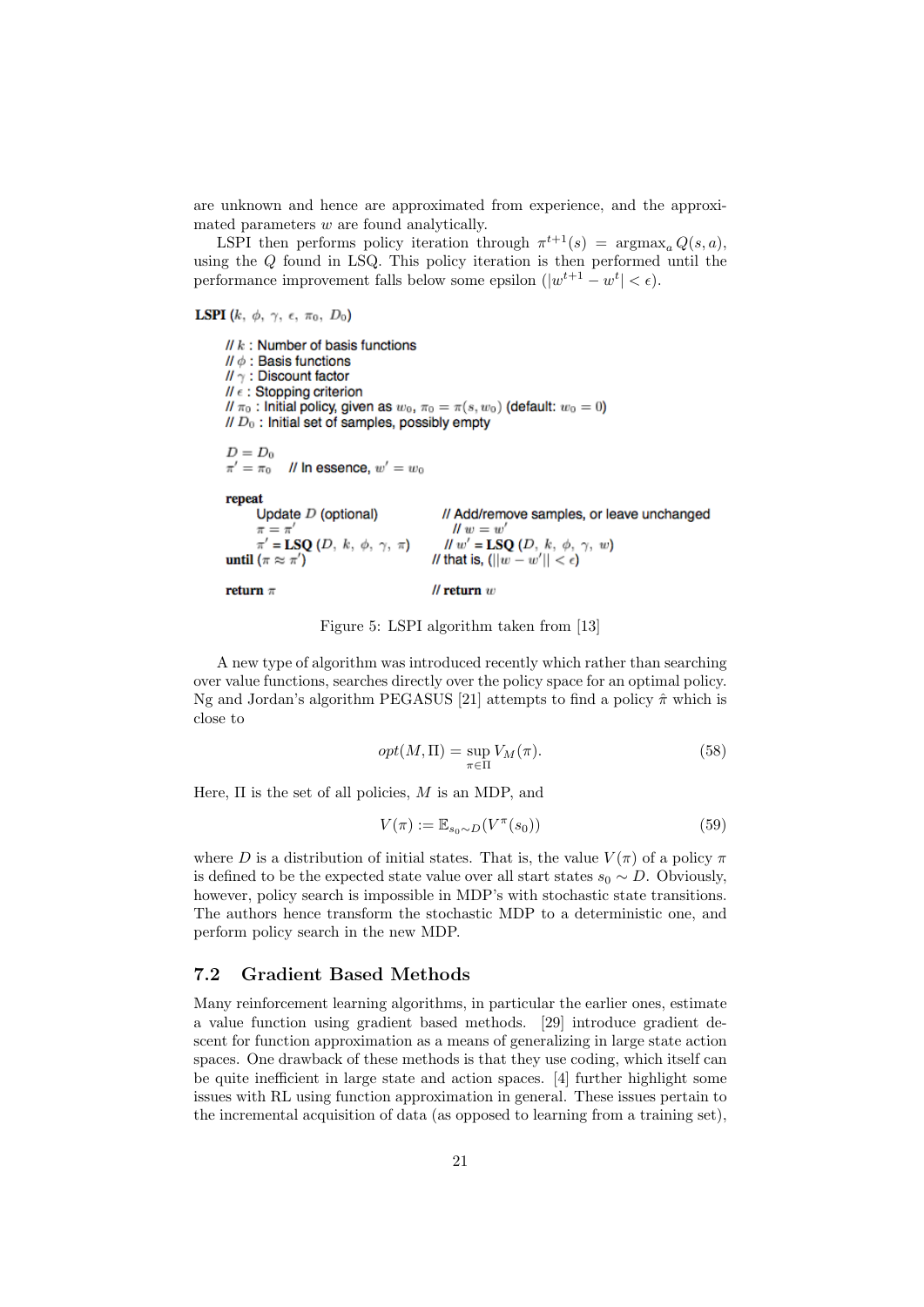the sensitivity to error in bootstrapping methods (also discussed in [28]), the evolution of the estimation of  $Q^{\pi}$ , and the possibility of choosing a poor policy  $\pi$  even if the optimal  $Q^*$  is known. Despite these issues, however, practitioners continue to use gradient descent based methods [30] and numerous cases can be cited in which it has succeeded [4].

Recall the LSTD algorithm from the previous section. Sutton defines the  $TD(0)$  error as [30]

$$
Err(R_t, s_t, a_t) = r + \gamma V(s') - V(s) = 0
$$
\n(60)

using the linear function approximator  $Q(s, a) = \langle w, \phi(s) \rangle$ . Note here the purposeful omission of the time index. This is because we assume the samples are i.i.d and hence the individual tuples  $\phi(s)$ ,  $r$ ,  $\phi(s')$  are considered. Now the solution to  $LSTD(0)$  [6], as well as the target value for  $TD(0)$  [29], is given by

$$
err(r, s) = r + \gamma V(s') - V(s),\tag{61}
$$

$$
\mathbb{E}\left(err(r,s)\phi(s)\right) = d - Cw = 0\tag{62}
$$

where

$$
d = \mathbb{E}\big(r\phi(s)\big) \tag{63}
$$

$$
C = \mathbb{E}(\phi(s) [\phi(s) - \gamma \phi(s')]^{T}).
$$
\n(64)

Now if w does not satisfy equation 62 then TD learning may diverge [30]. Sutton considers  $\mathbb{E}(err(r, s)\phi(s))$  to be the error of the TD solution for w, and hence proposes a gradient descent algorithm which minimizes it. Firstly we recognize, as previously stated, that the vector  $\mathbb{E}(err(r, s)\phi(s))$  must be zero for a TD solution, and hence that its vector norm  $\left[\mathbb{E}(err(r,s)\phi(s))\right]^T \left[\mathbb{E}(err(r,s)\phi(s))\right]$ represents the current distance from the solution. With this target, the objective function is formed:

$$
w^* = \underset{w}{\text{argmin}} \, J(w) \tag{65}
$$

$$
= \underset{w}{\text{argmin}} \left[ \mathbb{E} \big( err(r, s) \phi(s) \big) \right]^T \left[ \mathbb{E} \big( err(r, s) \phi(s) \big) \right]. \tag{66}
$$

Now this can be solved using gradient descent where

$$
\nabla_w J(w) = -2\mathbb{E}\left[\phi(s)\big(\phi(s) - \gamma\phi(s')\big)^T\right]^T \mathbb{E}\big(\text{err}(r,s)\phi(s)\big) \tag{67}
$$

Now a simple gradient descent could be performed if it weren't for the caveat that the two expectations cannot be sampled together since their correlation will bias the outcome. Instead, one could store a long term estimate of one and sample the other. It is shown to be possible to store the long term estimate of the first expectation, however it is also shown to take  $O(n^2)$  computation at each time step. Although this is not horrendously expensive, the opposite (storing the second expectation) only takes  $O(n)$  computation per time step. Hence, we store the long run estimate of  $\mathbb{E}(err(r, s)\phi(s))$  as

$$
u_{k+1} = u_k + \beta_k \left( \operatorname{err}(r_k, s_k) \phi(s_k) - u_k \right) \tag{68}
$$

for some forgetting weight  $\beta \in (0, 1]$  which weights toward more recent values for higher  $\beta$ . The gradient descent step is then performed through

$$
w_k + 1 = w_k + \alpha_k \big(\phi(s_k) - \gamma \phi(s'_k)\big) \phi(s_k)^T u_k \tag{69}
$$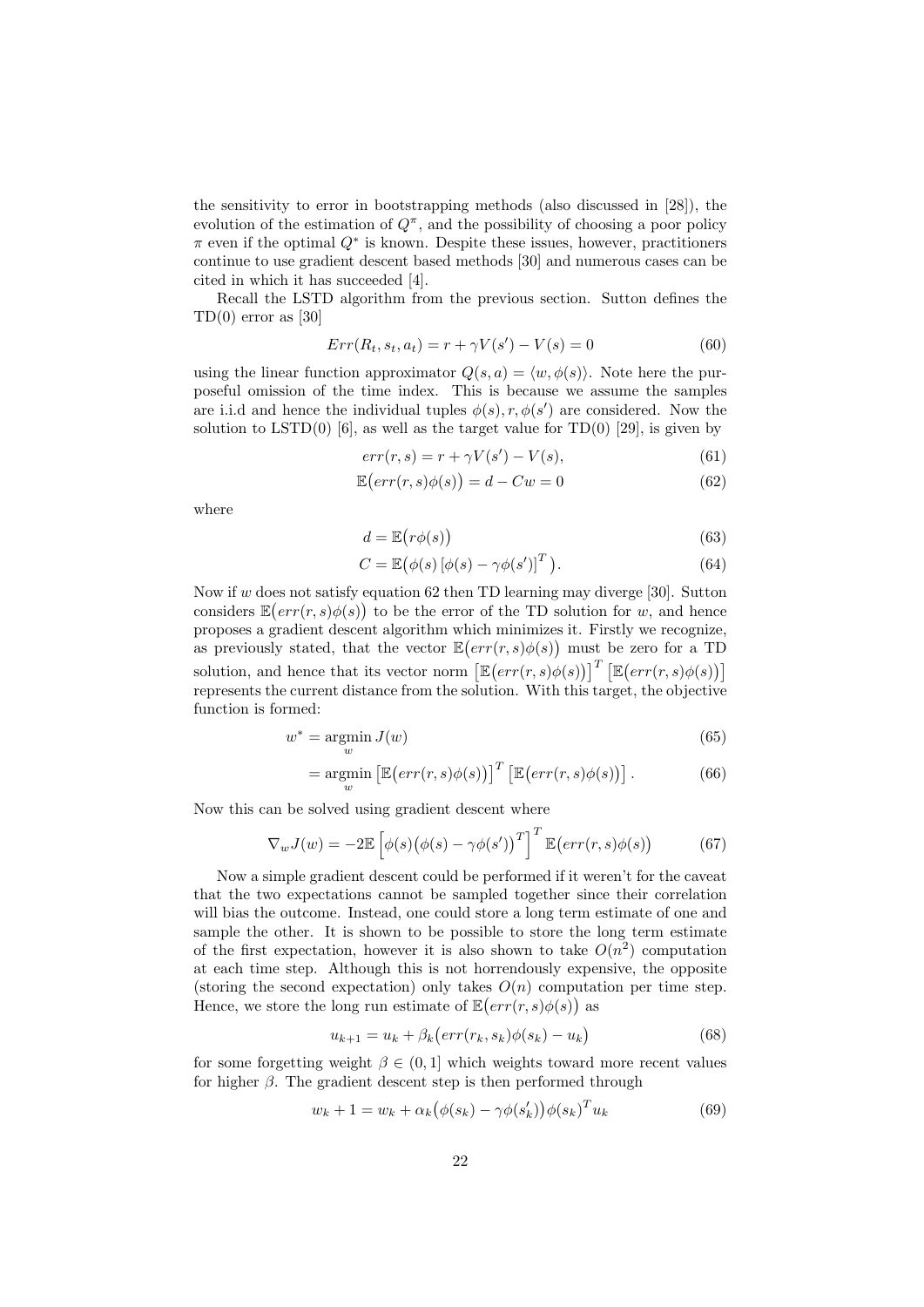## 8 Approximating The Problem (MDP)

Some (few modern) RL methods have been proposed which, through some discretization of the state $(zat)$  space, approximate the underlying MDP. That is, by discretizing, the state space is transformed from a continuous MDP, to a discrete one in which the state transition function, and reward function can now be approximated. Convergence to the optimal value function can now be guaranteed in the new MDP, however there is no guarantee of how the optimal policy in the new MDP relates to that in the original. Hence, it is generally considered better to approximate the solution  $(V$  in the original MDP) than to approximate the problem.

A sequential Monte-Carlo algorithm was introduced to deal with continuous action spaces in [16]. This actor-critic method stores a stochastic policy  $\pi(a|s)$ which is a discrete probability distribution from which a possible action set  $A(s) = \{a_1, a_2, \ldots, a_N\}$  is drawn, at a state s. This is a novel way of discretizing the action space. Through doing this, however, the algorithm transforms the original MDP into a new one in which only the actions  $a \in \mathcal{A}(s)$  may be chosen. Hence, an optimal solution can be found in the new MDP, but with no guarantees about its optimality in the original MDP. Practically speaking, this means that the algorithm is susceptible to missing important parts of the action space.

In this algorithm, actions  $a_i$  with high importance weights  $w_i$  are chosen more frequently. The action to be taken at each step is then chosen at random from this set  $A(s)$ . Hence actions with higher weights are chosen more frequently than those with lower weights. Further, the initial importance weights are all set equal such that actions are chosen uniformly, promoting exploration in the early stages of learning.

#### Algorithm 1 SMC-learning algorithm

```
for all s \in S do
  Initialize A(s) by drawing N samples from \pi^{0}(a|s)<br>Initialize W(s) with uniform values: w_i = 1/Nend for
for each time step t do
  Action Selection
  Given the current state s_t, the actor selects action a_t from \mathcal{A}(s_t) according to \pi^t(a|s) = \sum_{i=1}^N w_i \cdot \delta(a-a_i)Critic Update
  Given the reward r_t and the utility of next state s_{t+1}, the critic updates the action value Q(s_t, a_t)Actor Update
  Given the action-value function, the actor updates the importance weights
   if the weights have a high variance then
     the set A(s_t) is resampled
  end if
end for
```
Figure 6: Sequential Monte-Carlo algorithm taken from [16]

## 9 Dealing Directly With Continuous Spaces

In this section I contrast those algorithms which discretize continuous spaces with those which don't. It is important to note here the difference between discretizing and approximating the problem. Many early algorithms discretized the state space and found the exact solution in the discretized space. In this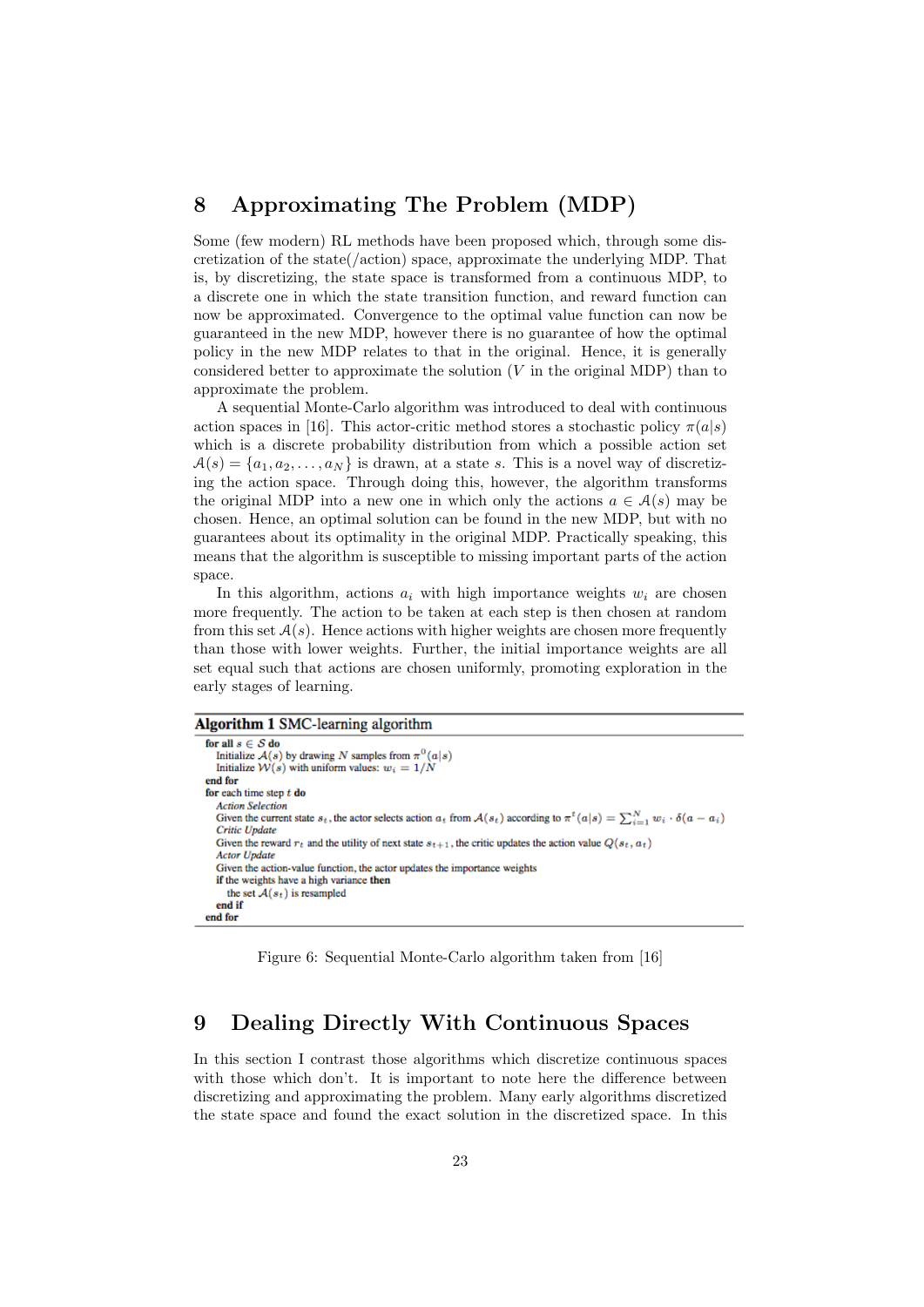section the discretized algorithms I describe assume a discretized value function, however the agent is still acting in the original continuous MDP. Hence these algorithms find an approximate solution in the original MDP.

#### 9.1 Non-Discretized Algorithms

Much of the reinforcement learning literature to date [29] has dealt with finite MDPs, with successful application to small toy problems [27] – that is they have only worked in discrete action/state spaces (as claimed by [16]).

Although the function approximation methods introduced in [29] are introduced with such techniques as coding or tiling as a means of discretization, there is no obvious argument against directly performing the methods with feature maps calculated directly from the continuous states and actions. Of methods both old and new, however, there are few which have been proposed to directly manage continuous state and action spaces.

LSTD and LSPI have been proposed to fit the data, without using gradient based methods, for discrete state and action spaces. More recently, an interesting algorithm for continuous multi-dimensional action spaces was introduced in [1]. This algorithm, named fitted q iteration (FQI), finds the state-action value function,  $Q_{k+1}$ , which best fits the regression problem between the list of pairs:

$$
\left\{ \left[ (s_t, a_t), r_t + \gamma \max_{a^p \text{rime} \in \mathcal{A}} Q_k(s_{t+1}, a') \right]_{1 \le t \le N} \right\}.
$$
 (70)

This list of pairs is found through experience, following a fixed behavior policy distribution  $\pi_b(\cdot|s)$ .

One example of FQI uses least squares regression, and as such has been named least squares fitted q iteration [1]. The Q-iteration is then done through

$$
Q_{k+1} = \underset{Q \in \mathcal{F}}{\text{argmin}} \sum_{t=1}^{N} \frac{1}{\pi_b(a_t|s_t)} \left( Q(s_t, a_t) - \left[ r_t + \gamma \max_{a' \in \mathcal{A}} Q_k(s_{t+1}, a') \right] \right)^2, \tag{71}
$$

where the normalizer term  $\frac{1}{\pi_b(a_t|s_t)}$  ensures that there is no bias toward actions which are favorable in the behavior policy. Further,  $\mathcal F$  is a set of functions from which  $Q(s_t, a_t)$  can be approximated. For example  $\mathcal{F}$  may be the set of functions defined by a linear function approximator.

#### 9.2 Discretized Algorithms

Traditionally reinforcement learning algorithms cannot act directly in continuous states, actions and time. In this section we discuss the algorithms which discretize continuous spaces, and the ways in which they do so.

An in depth study of tile coding is given in [27]. Tile coding [27, 29] represents the state using binary features, which when switched on show in which tiles the state lies, as shown in Figure 7. Although this study is thorough, the experimental section was not convincing as it worked entirely with a discrete gridworld problem. The only continuous contribution was a real valued dimension added to the action which determined the probability of the selected action being taken.

Alternatively to binary tile coding, are the continuous real valued features described by radial basis functions. This style of "discretization" sets up a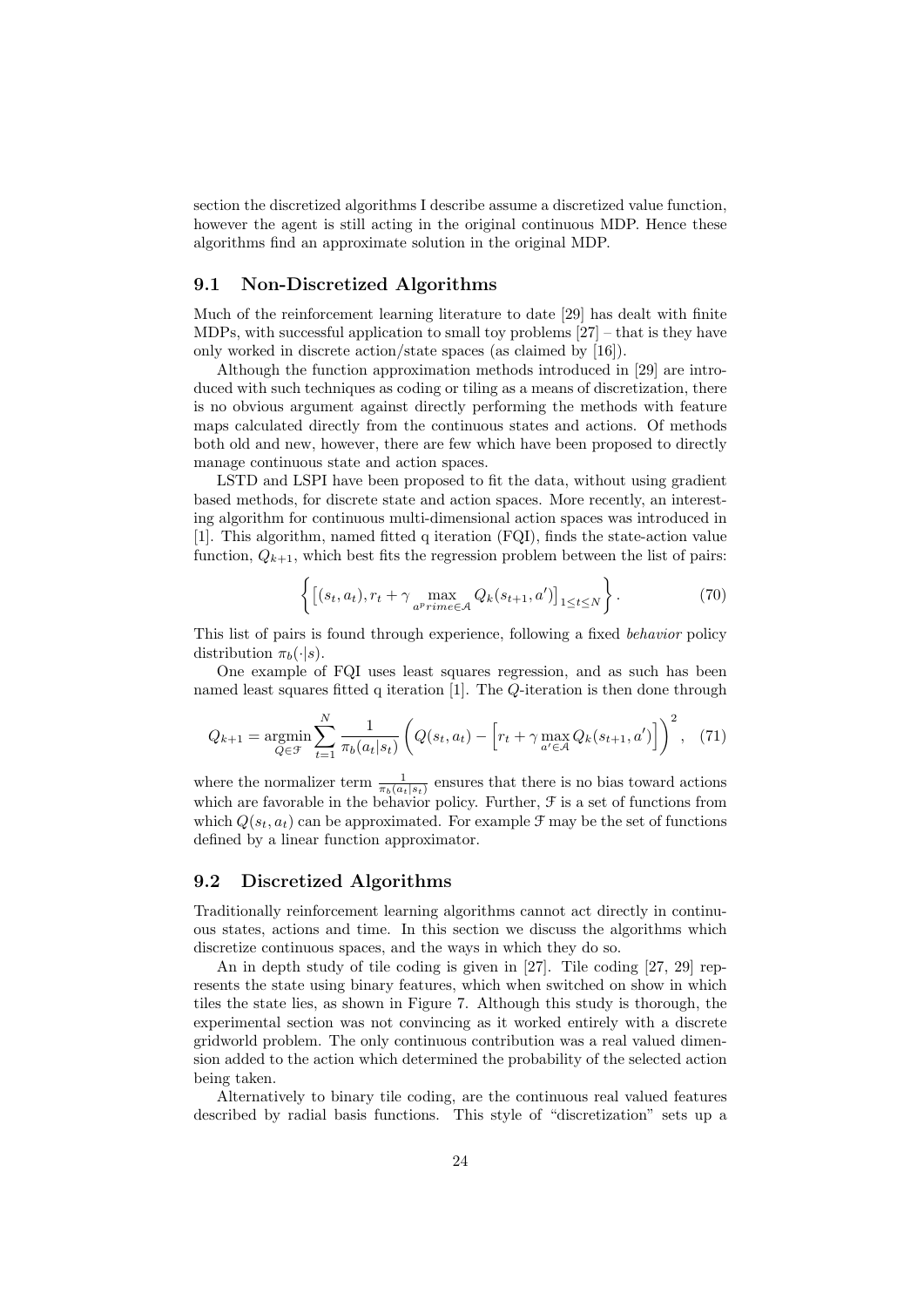

Figure 7: Example of a 1-dimensional tile coding taken from [27]

network of n gaussians  $\theta$  on the state space, and represents the state as an ndimensional vector  $\phi(s)$ , in which each dimension i describes the proximity of s to  $\theta_i$ . A novel type of algorithm was presented by [4] (discussed earlier), in which the RBFs are adjusted according to the input data and the error. Further, in this algorithm, RBFs can be added if insufficient information is known about the current state. Figure 8 gives an example of a radial basis function with possible adjustments which can be made according to the error.



Figure 8: Example of a RBF, and example changes taken from [4]

Barreto and Anderson [4] presented a Restricted Gradient Descent (RGD) which represents the states using radial basis functions. That is, each dimension of the feature map  $\phi(s)$  is a radial basis function  $\theta_i(s)$ , with width  $\sigma_i$ . The parameters w, to function  $Q(s, a) = \sum_i w_i^a \theta_i(s)$ , are updated using stochastic gradient descent on the TD error as presented previously. The algorithm then performs a novel step by adjusting the RBFs according to the error. More specifically, if the state is within a specified proximity  $\tau$  of the nearest RBF, then the centre and width of the RBF is adjusted. Alternatively, if  $\theta(s) > \tau$  and RBF is added at s. Adjusting the RBFs in this way makes their size reflect the value function [4].

### 9.3 Exploring In Continuous State Spaces

In 2008 multi-resolution exploration was introduced as a means for exploring a continuous state space [22]. In this algorithm the continuous state space is descretized in a unique, multi-resolutional way. As various regions of the state space become more frequently explored the resolution of the discretization is made finer, and hence the estimate of the value function becomes more and more accurate in better explored areas.

They provide explanation of how this idea can be applied to LSPI, FQI, and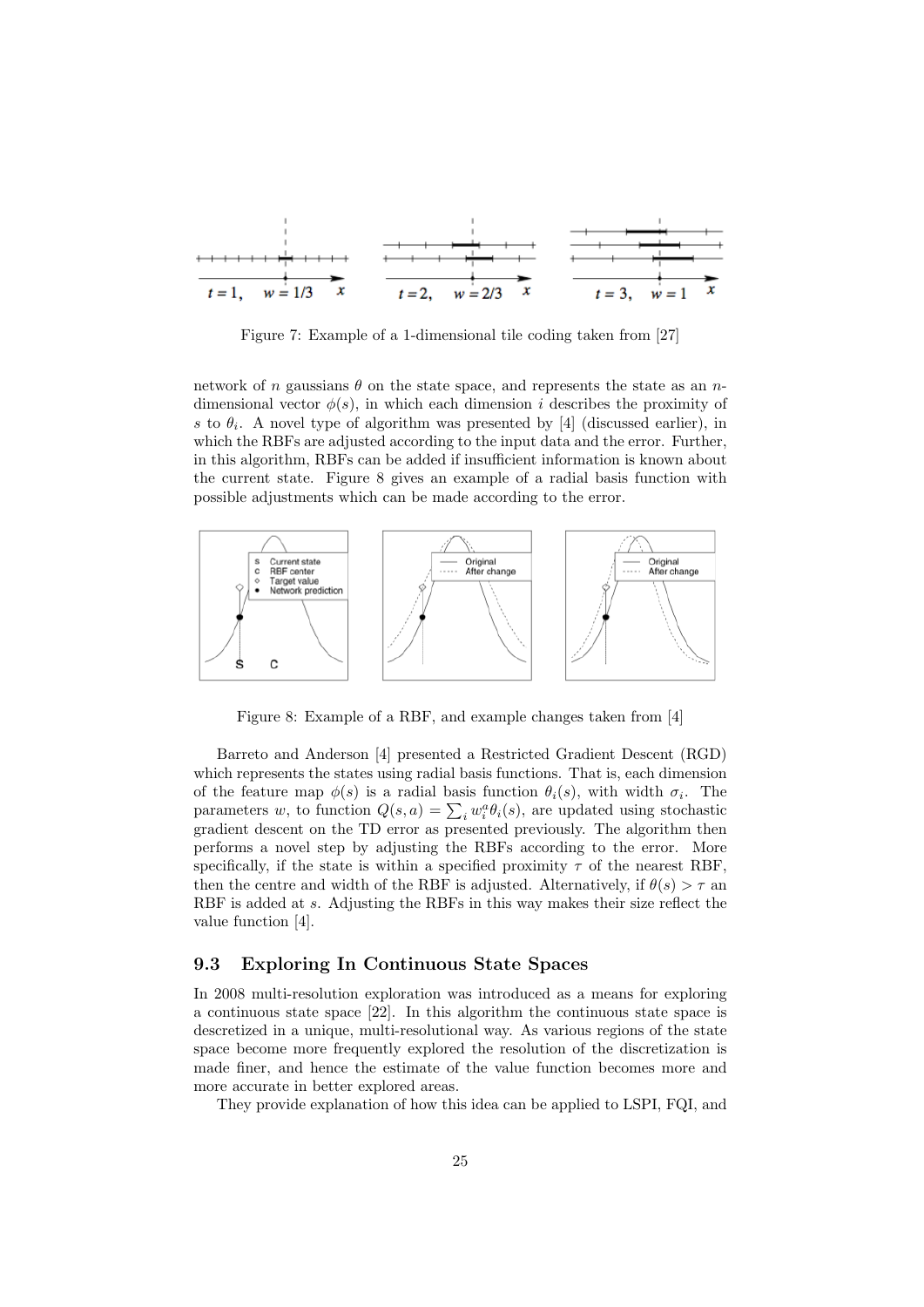| loop                                                                                                                       |                                        |  |  |  |
|----------------------------------------------------------------------------------------------------------------------------|----------------------------------------|--|--|--|
| initialize $\vec{s}$                                                                                                       |                                        |  |  |  |
| $a \leftarrow \pi(\vec{s})$                                                                                                | {action given by $\pi$ for $\vec{s}$ } |  |  |  |
| repeat                                                                                                                     |                                        |  |  |  |
| perform action $a$ and observe next state $\vec{s}_2$ and reward r                                                         |                                        |  |  |  |
| $a_2 \leftarrow \pi(\vec{s}_2)$                                                                                            |                                        |  |  |  |
| $\varepsilon \leftarrow r + \gamma \tilde{Q}_{a_2}^{\pi}(\vec{\S}_2) - \tilde{Q}_{a}^{\pi}(\vec{\S})$                      | {compute TD-error}                     |  |  |  |
| $\vec{w}^a \leftarrow \vec{w}^a + \alpha \varepsilon \theta$                                                               | {update the linear weights}            |  |  |  |
|                                                                                                                            |                                        |  |  |  |
| $\theta_i \leftarrow \max_j \theta_j(\vec{s})$                                                                             | {find the most activated unit}         |  |  |  |
| if $\theta_i < \tau$ then                                                                                                  |                                        |  |  |  |
| allocate new hidden unit $\theta_{m+1}$                                                                                    |                                        |  |  |  |
| else                                                                                                                       |                                        |  |  |  |
| if $\varepsilon w_i^a > 0$ then $\vec{c}_i \leftarrow \vec{c}_i - \beta \frac{\partial \varepsilon^2}{\partial \vec{c}_i}$ | {move $\vec{c}_i$ towards $\vec{s}$ }  |  |  |  |
| else $\sigma_i \leftarrow \sigma_i - \beta \frac{\partial \varepsilon^2}{\partial \sigma_i}$                               | {decrease $\sigma_i$ }                 |  |  |  |
| end if                                                                                                                     |                                        |  |  |  |
|                                                                                                                            |                                        |  |  |  |
| $\vec{s} \leftarrow \vec{s}$                                                                                               |                                        |  |  |  |
| $a \leftarrow a_2$                                                                                                         |                                        |  |  |  |
| until state $\vec{s}$ is terminal                                                                                          |                                        |  |  |  |
| end loop                                                                                                                   |                                        |  |  |  |

Figure 9: RGD algorithm taken from [4]

a model based approach. Further empirical results are given when applying the model based approach to the mountain car problem.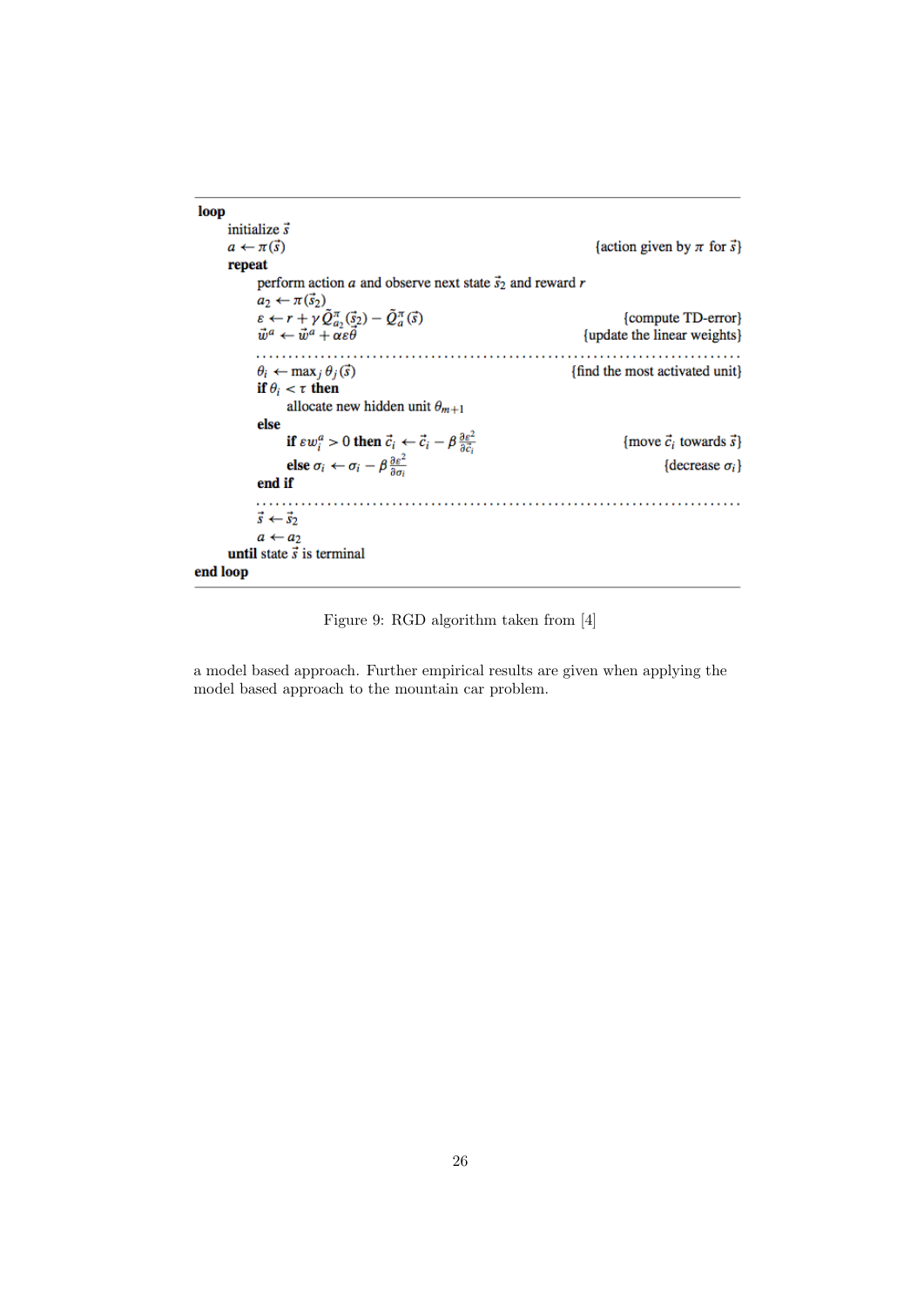# Part III Application Domains

In robotics, it is obvious how continuous observations are received through various sensors. Continuous actions are also important. Consider for example the juggling robot [26] which has a six dimensional state input with various joint angles and torques, and has a multidimensional continuous action which manipulates these quantities.

[15] proposed that interactive game AI is the perfect application for human level AI. They describe human level AI as seamlessly integrating "all the human capabilities", citing examples such as HAL from "2001, a Space Odyssey", and C-3PO and R2D2 from "Star Wars". In this work I do not endeavour to create human level AI, however, I do take the thesis that interactive game AI is a good testbed for real world reinforcement learning techniques.

[9] successfully applied reinforcement learning to a fight game – Tao Feng – citing implementation as the most difficult part due to the required understanding of the game engine. They used SARSA learning, as described above, with function approximation. That is, the error in the function approximator was given by:

$$
Err(s, a; t) = R_t - Q(s_t, a_t)
$$
\n
$$
(72)
$$

$$
= r_t + \gamma Q(s_{t+1}, a_{t+1}) - Q(s_t, a_t). \tag{73}
$$

This success sparked interest in reinforcement learning for games, with papers emerging about RL in first person shooters [19, 18, 14], SecondLife [20], and Super Mario Bros [33].

In a custom built first person shooter, [19, 18] obtained reasonable results using  $SARSA(\lambda)$ , with tabular value representation. These bots obtained higher accuracy than rule based methods, through firing less shots but making them more accurate. Hence the RL bots scored fewer kills, and further suffered more deaths.

[20] points out that massively multiplayer online role playing games (MMORPG) are have a much stronger need for non-player characters. This paper states that MMORPGs are played over months, rather than hours like other computer games, hence creating the need for non-player support characters. It further points out that simple rule-based non-player characters have stationary AI, and do not evolve and learn with a constantly changing environment.

Non-player characters in MMORPGs are categorized by [20] into reflexive agents and learning agents. Reflexive agents are those which simply react to the current state by reflex, with a built in set of rules. Learning agents on the other hand "are able to modify their internal structure in order to improve their performance with respect to some task".

Using a motivation function with Q-learning, the agents in the MMORPGs are able to adapt their skills by a constantly changing reward function. This means that unlike the fighting agent in Tao Feng, which are restricted to learning to fight due to their static reward function, this agent can learn new skills based on the current reward function.

Further, [33] studied the application of reinforcement learning to the game Super Mario Brothers, giving similar justification to [15] for choosing the in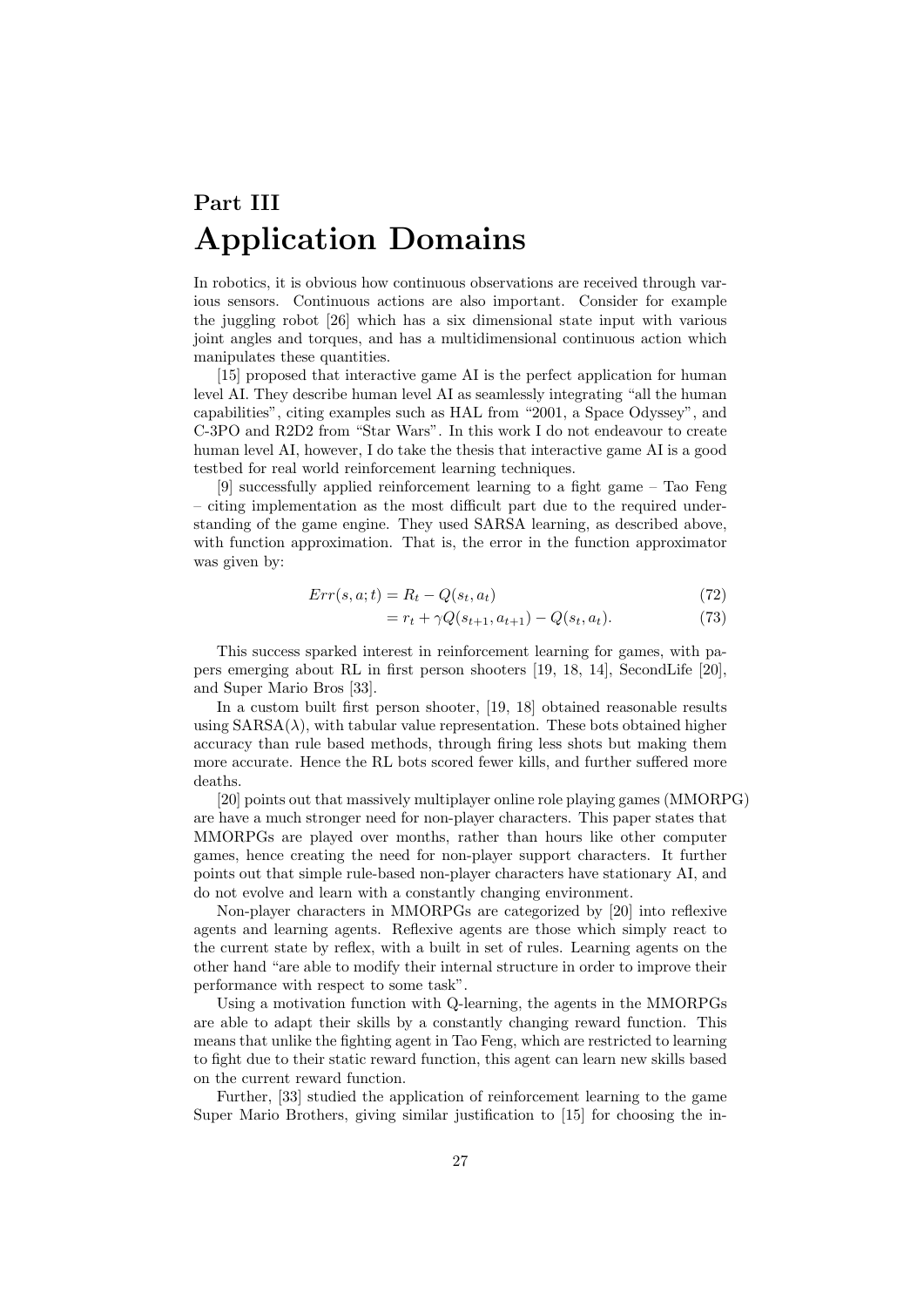teractive game domain – "we want to see what our learning algorithms and function representations are capable of" [33]. The author further points out that different games require different sets of skills, with different gameplay, and different learning techniques. Hence, he claims, game AI is the perfect testbed for testing the versatility of our RL algorithms.

Further, we could extend continuous state/action RL to planning and scheduling tasks, which have previously been done in continuous state spaces [24], but not continuous multidimensional action spaces.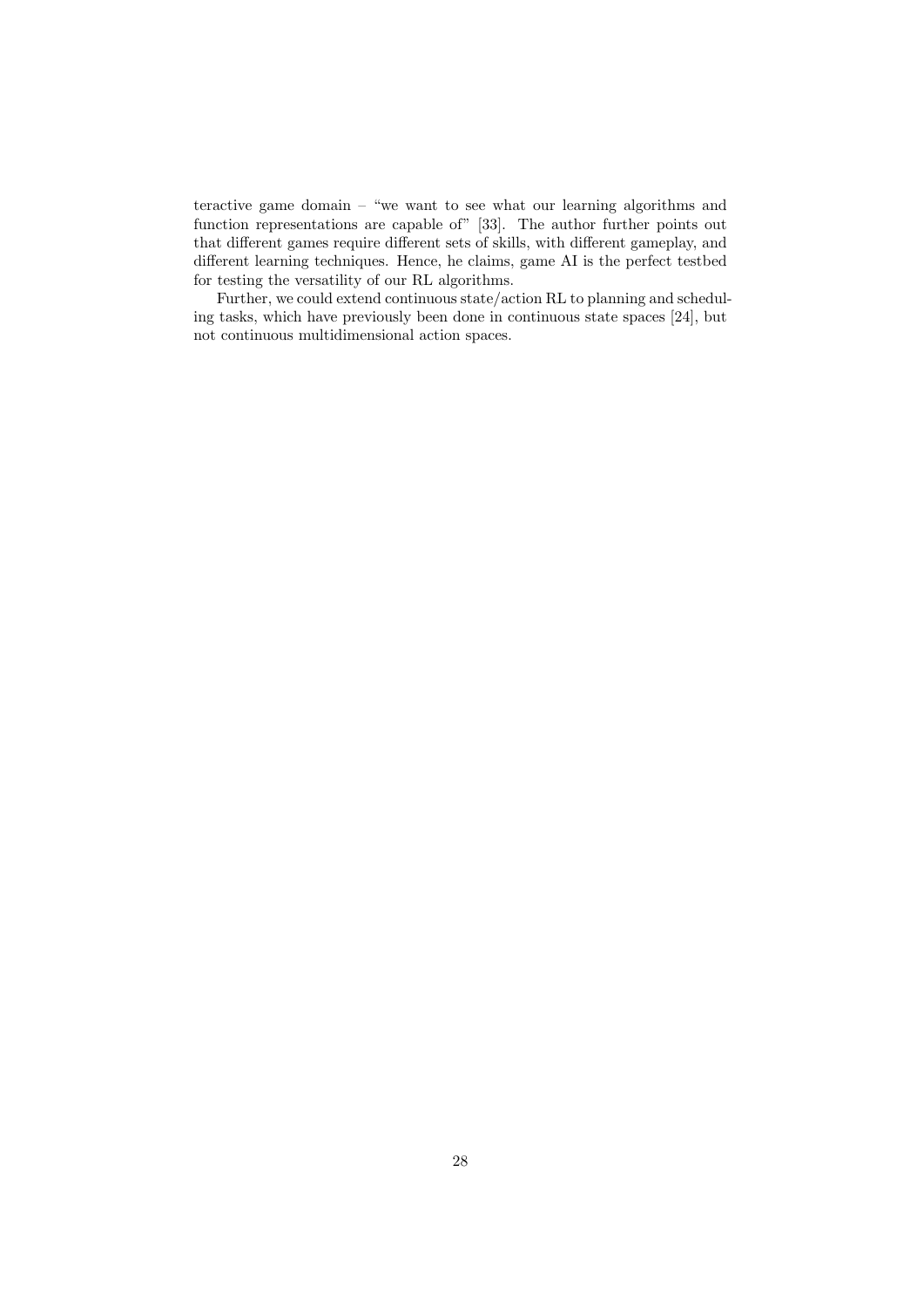# Part IV Where To From Here?

## 10 Motivation and Contributions

Real world reinforcement learning problems are continuous (and typically multidimensional) in both state and action spaces. Consider for example robotics, interactive game AI, and planning and scheduling, all of which can observe a continuous state signal, possibly perform a continuous multidimensional action, and perhaps even exist in continuous time. Traditional RL, on the contrary, has a main focus on finite MDPs with issues arising even when trying to scale to large finite MDPs. Further, very little work has been directed towards working directly in continuous spaces, much less dealing with issues scaling to *large* continuous MDPs. We identify the following three areas of research in continuous RL

- Traditionally, function approximation has been used for generalizability in large spaces [29]. A simple continuous feature representation is compact, yet scarcely explored in the literature. The questions then arise of how to choose appropriate features, how to apply kernels, and which loss function to use (traditionally only the squared loss has been used loss).
- Further problems arise when dealing with multidimensional continuous action spaces. This becomes difficult as we need to be able to find expressive Q-functions and loss functions for which we can optimize both the parameters, and the actions. That is, we are required to optimize parameters in policy evaluation, and optimize actions in policy iteration. Hence, the loss function must be able to optimize each. One possible (restrictive) solution is to enforce our loss to be convex in both parameters and actions.
- One possible area to start is generalizing the least squares temporal difference (LSTD) and least squares policy iteration (LSPI) algorithms from the discrete case to continuous. These algorithms are well motivated as they calculate the parameters analytically, alleviating need for fine tuned gradient descents. These algorithms, however have not been written to deal with continuous spaces.

I intend to focus my thesis on reinforcement learning in continuous state and action spaces, dealing with the above mentioned scalability issues. To do this I need to address the following problems (and more):

- How to construct features,
- How to construct loss function,
- How to construct Q function.
- How to effectively explore, allowing agent to experience success.

Further, a contribution can be made by generalizing the LSTD and LSPI algorithms to continuous spaces. Once these contributions have been made, I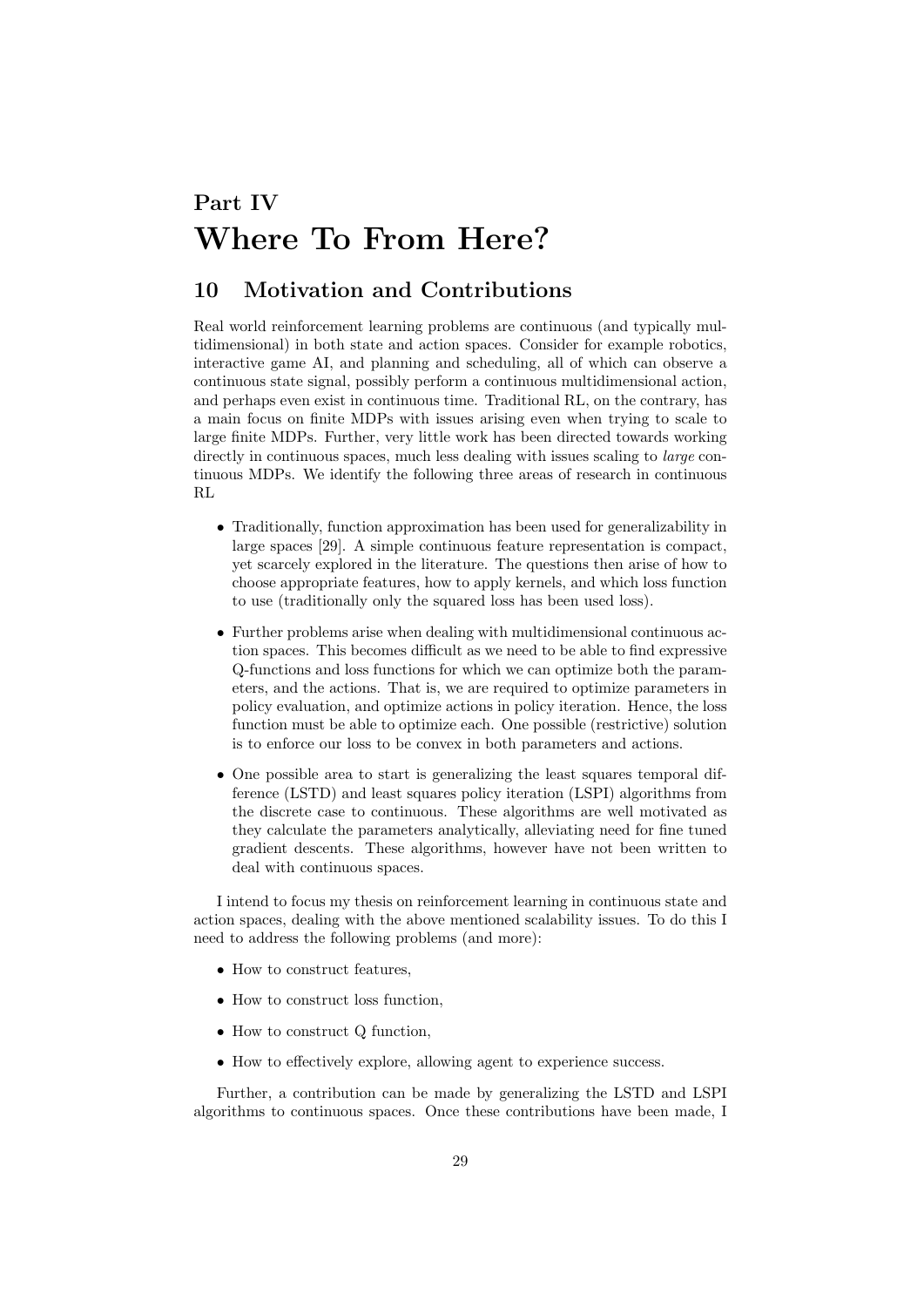wish to explore the problems associated with scalability in large problems. It is essential that this is solved before RL can be applied to real world problems.

I will begin by applying my algorithms to the mountain car and cart pole problems, and when exploring the scalability issues, possibly extend to the tennis interface.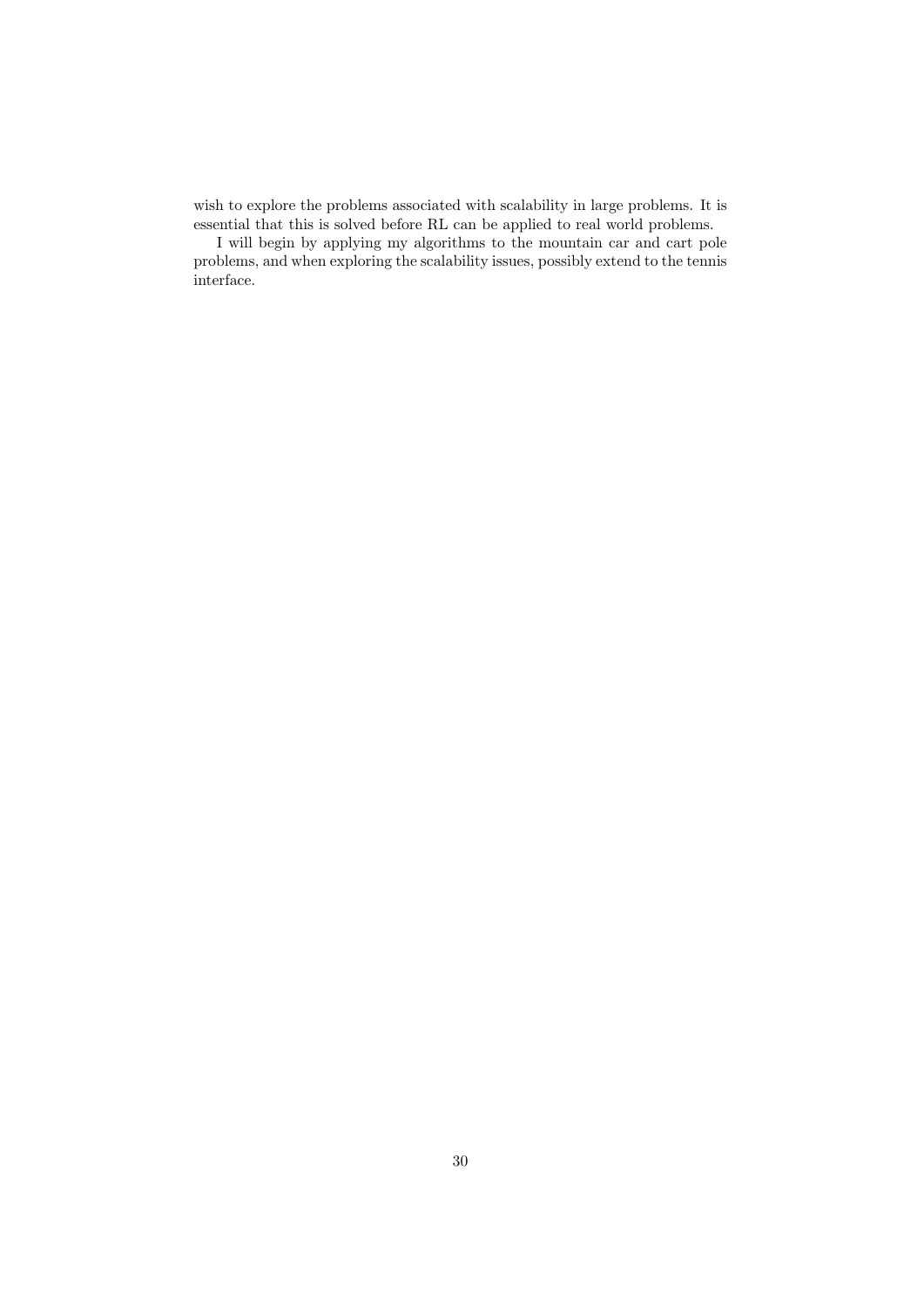## 11 Proposed Progress

I commenced my PhD. in November 2008, and hence must be close to completion by November 2011. With this time constraint, I propose the below timeline:

- NOV 2009: Developed tennis interface, mountain car, and cart pole simulaters. Begun work on algorithms gaining good understanding of the underlying problems.
- DEC 2009: Have working algorithm for intelligent agents in mountain car and cart pole using polynomial kernels.
- Jul 2010: Submit paper on algorithm.
- JAN-FEB 2010: Begin work modifying LSPI and LSTD to continuous domains.
- JUN 2010: Further explore the RGD algorithm, and begin extending it. Be on the way to a paper on extended LSPI and LSTD.
- Further revise from here.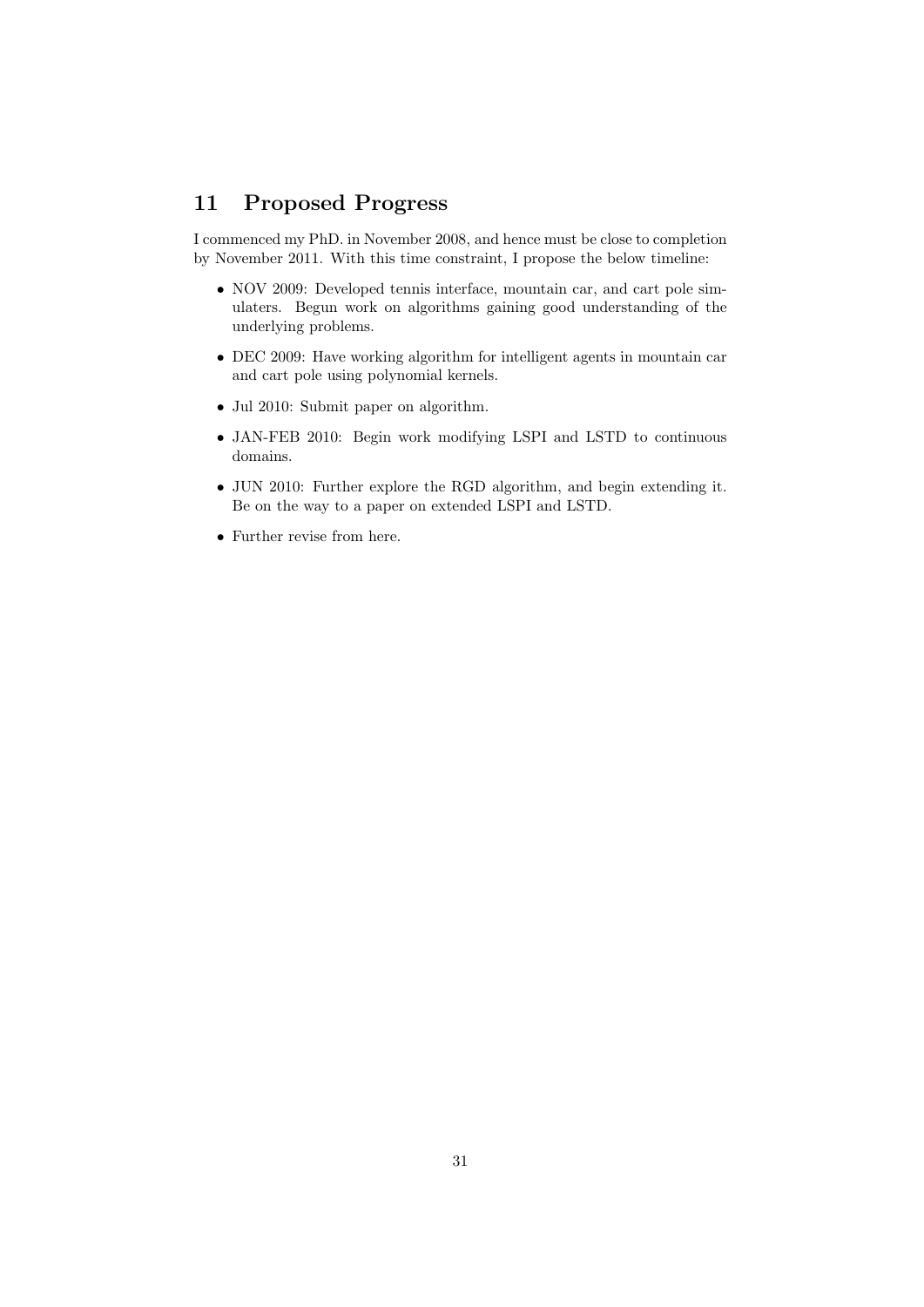## A Notation

In this text I adopt a notation very similar to that in [29]:

| notation                         | description                                                                |
|----------------------------------|----------------------------------------------------------------------------|
| t                                | a discrete time                                                            |
| T                                | t at termination of episode                                                |
| $S_t$                            | agents state at time t                                                     |
| $a_t$                            | agents action at time t                                                    |
| $r_t = R(s_{t-1}, a_{t-1}, s_t)$ | reward received by agent at time t as a result of taking action $a_{t-1}$  |
|                                  | in state $s_{t-1}$ and ending in state $s_t$                               |
| $R_t$                            | Return at time $t$ generally given by some model of optimality. eg.        |
|                                  | $R_t = \sum_{i=t}^{T} \gamma^{t-1} r_t$                                    |
| $\pi^*$                          | Optimal policy.                                                            |
| V(s)                             | The "value", or expected return, in state $s$                              |
| Q(s,a)                           | The "value", or expected return, of following action $a$ in state $s$      |
| $V^{\pi}(s)$                     | The "value", or expected return, in state s when following policy          |
|                                  | $\pi$                                                                      |
| $Q^{\pi}(s,a)$                   | The "value", or expected return, of following action $\alpha$ in state $s$ |
|                                  | and policy $\pi$ thereafter.                                               |
| $V^*(s)$                         | The "value", or expected return, in state s under the optimal policy       |
|                                  | $\pi^*$                                                                    |
| $Q^*(s)$                         | The "value", or expected return, of following action $\alpha$ in state $s$ |
|                                  | and following optimal policy $\pi^*$ thereafter.                           |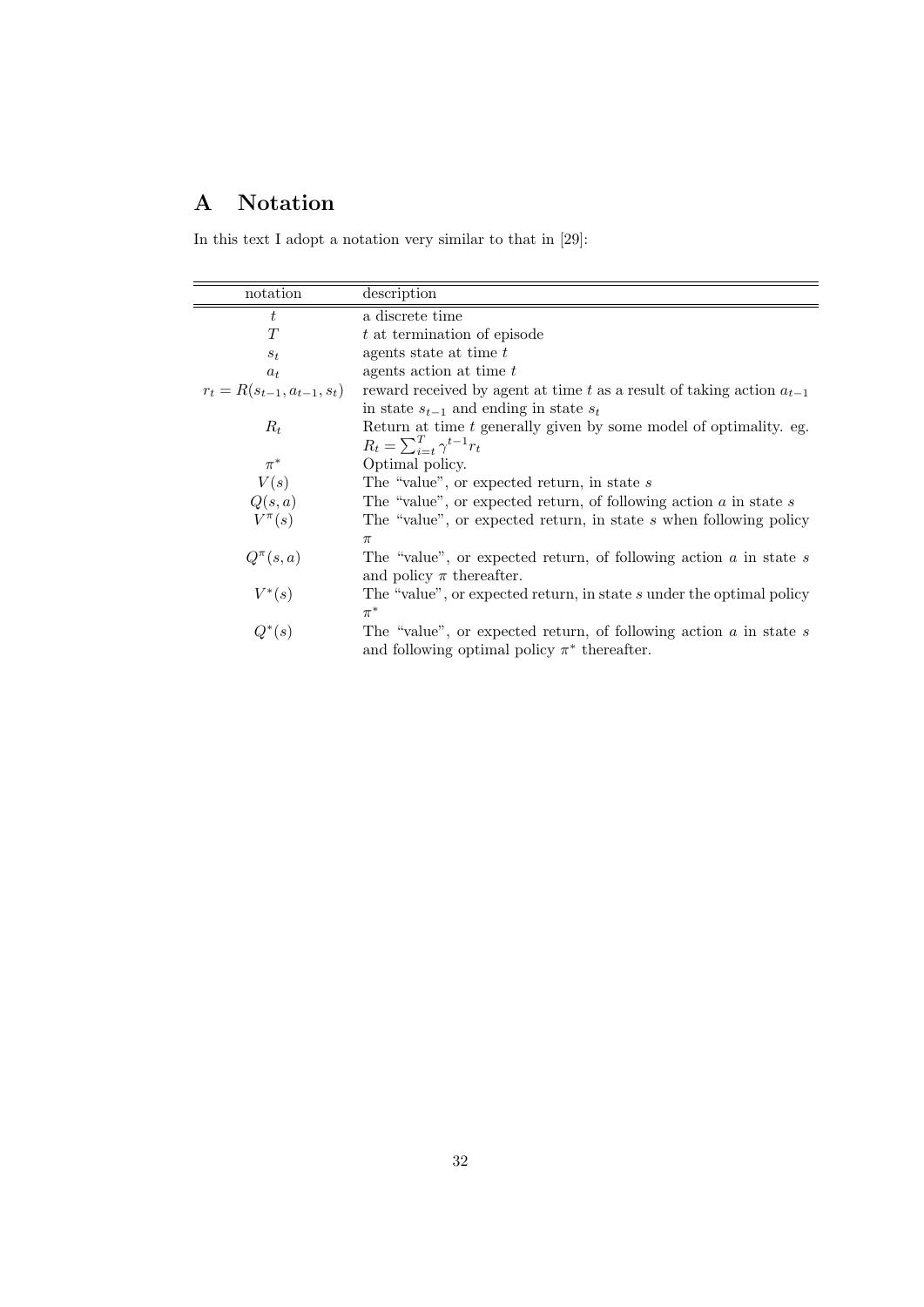## References

- [1] A. Antos, R. Munos, and C. Szepesvári. Fitted q-iteration in continuous action-space mdps. In J. C. Platt, D. Koller, Y. Singer, and S. T. Roweis, editors, NIPS. MIT Press, 2007.
- [2] P. Auer, N. Cesa-Bianchi, P. Fischer, and L. Informatik. Finite-time analysis of the multi-armed bandit problem, 2000.
- [3] L. Baird and A. Moore. Gradient descent for general reinforcement learning. In In Advances in Neural Information Processing Systems 11, pages 968– 974. MIT Press, 1998.
- [4] A. Barreto and C. Anderson. Restricted gradient-descent algorithm for value-function approximation in reinforcement learning. Artificial Intelligence, 172:458–482, 2008.
- [5] B. Bouzy and G. Chaslot. Monte-carlo go reinforcement learning experiments. IEEE 2006 Symposium on Computational Intelligence in Games, pages 187–194, 2006.
- [6] J. Boyan. Least-squares temporal difference learning. In In Proceedings of the Sixteenth International Conference on Machine Learning, pages 49–56. Morgan Kaufmann, 1999.
- [7] E. Even-Dar and Y. Mansour. Learning rates for q-learning. In Fourteenth Annual Conference on Computational Learning Theory (COLT), 2001.
- [8] I. Ghory. Reinforcement learning in board games, 2004.
- [9] T. Graepel, R. Herbrich, and J. Gold. Learning to fight. In In Proceedings of the International Conference on Computer Games: Artificial Intelligence, Design and Education, 2004.
- [10] M. Harmon and S. Harmon. Reinforcement learning: a tutorial. http://www.nbu.bg/cogs/events/2000/Readings/Petrov/rltutorial.pdf, 1996.
- [11] L. Kaelbling. *Learning in embedded systems*. The MIT Press, 1993.
- [12] L. P. Kaelbling, M. L. Littman, and A. W. Moore. Reinforcement learning: a survey. Journal of Artificial Intelligence Research, 4:237–285, 1996.
- [13] M. G. Lagoudakis and R. Parr. Model-free least squares policy iteration. Technical report, Advances in Neural Information Processing Systems, 2001.
- [14] J. Laird and J. Duchi. Creating human-like synthetic characters with multiple skill levels: A case study using the soar quakebot. American Association for Artificial Intelligence, 2000.
- [15] J. E. Laird and M. van Lent. Human-level ai's killer application: Interactive computer games. Association for the Advancement of Artificial Intelligence, 2000.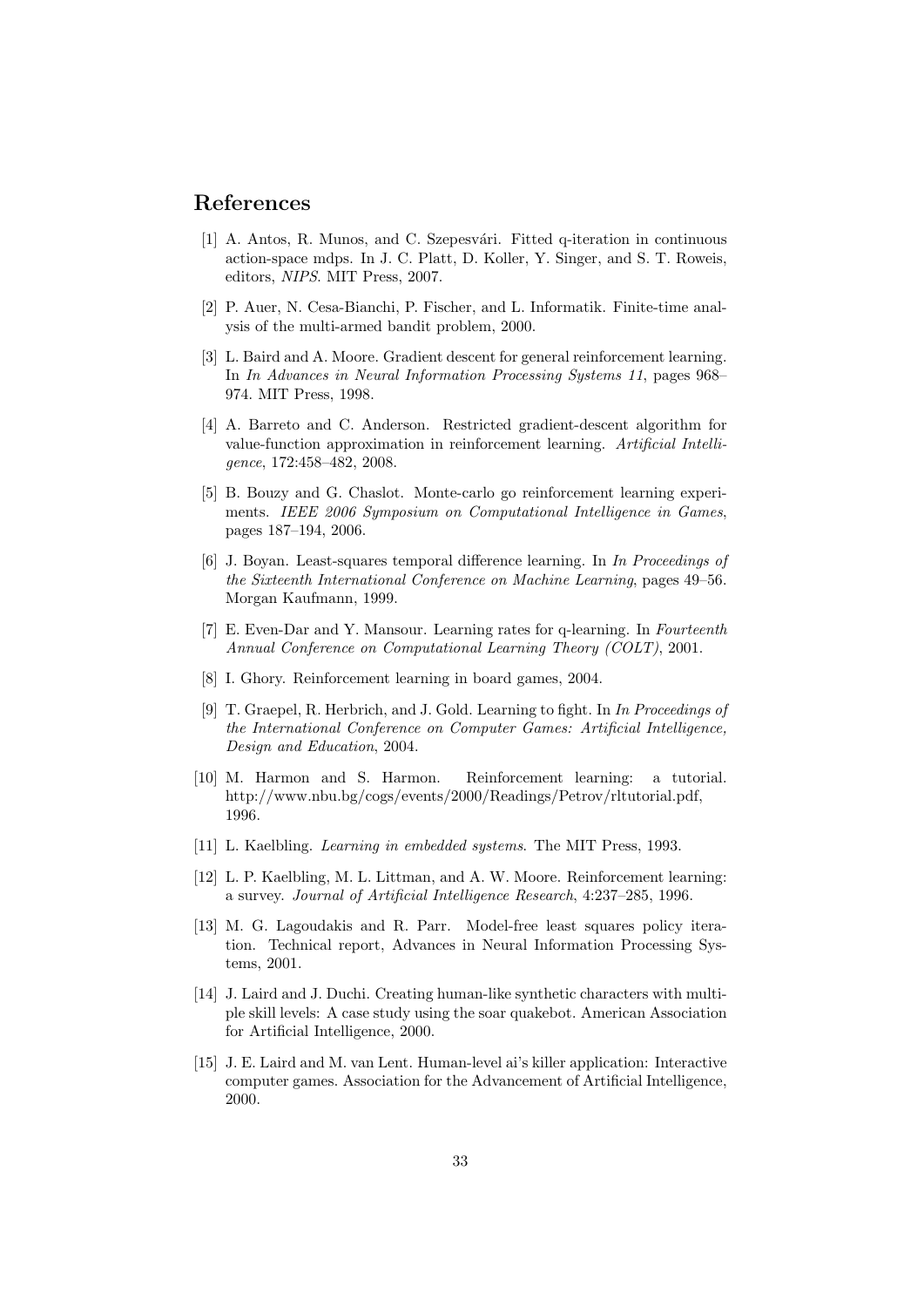- [16] A. Lazaric, M. Restelli, and A. Bonarini. Reinforcement learning in continuous action spaces through sequential monte carlo methods. In J. C. Platt, D. Koller, Y. Singer, and S. T. Roweis, editors, NIPS. MIT Press, 2007.
- [17] H. Mannen. Learning to play chess using chess with database games, 2003.
- [18] M. McPartland and M. Gallagher. Creating a multi-purpose first person shooter bot with reinforcement learning. In Proceedings of the 2008 IEEE Symposium on Computational Intelligence and Games, 2008.
- [19] M. McPartland and M. Gallagher. Learning to be a bot: Reinforcement learning in shooter games. In Proceedings of the Fourth Artificial Intelligence and Interactive Digital Entertainment Conference, October 22-24, 2008, Stanford, California, USA, 2008.
- [20] K. Merrick and M. L. Maher. Motivated reinforcement learning for nonplayer characters in persistent computer game worlds. In ACE '06: Proceedings of the 2006 ACM SIGCHI international conference on Advances in computer entertainment technology, page 3, New York, NY, USA, 2006. ACM.
- [21] A. Ng and M. Jordan. Pegasus: A policy search method for large mdps and pomdps. In In Proceedings of the Sixteenth Conference on Uncertainty in Artificial Intelligence, pages 406–415, 2000.
- [22] A. Nouri and M. L. Littman. Multi-resolution exploration in continuous spaces. In D. Koller, D. Schuurmans, Y. Bengio, and L. Bottou, editors, NIPS, pages 1209–1216. MIT Press, 2008.
- [23] R. E. Parr. Hierarchical control and learning for markov decision processes, 1998.
- [24] J. Rintanen, B. Nebel, J. C. Beck, and E. A. Hansen, editors. Proceedings of the Eighteenth International Conference on Automated Planning and Scheduling, ICAPS 2008, Sydney, Australia, September 14-18, 2008. AAAI, 2008.
- [25] H. Robbins. Some aspects of sequential design of experiments. Bulletin of the American Mathematical Society, 58:527–535, 1952.
- [26] S. Schaal and C. Atkeson. Robot juggling: implementation of memorybased learning. Control Systems Magazine, IEEE, 14(1):57–71, 1994.
- [27] A. A. Sherstov and P. Stone. Function approximation via tile coding: Automating parameter choice. In J.-D. Zucker and I. Saitta, editors, SARA 2005, volume 3607 of Lecture Notes in Artificial Intelligence, pages 194– 205. Springer Verlag, Berlin, 2005.
- [28] W. D. Smart and L. P. Kaelbling. Practical reinforcement learning in continuous spaces. pages 903–910. Morgan Kaufmann, 2000.
- [29] R. S. Sutton and A. G. Barto. Reinforcement Learning. The MIT Press, 2001.